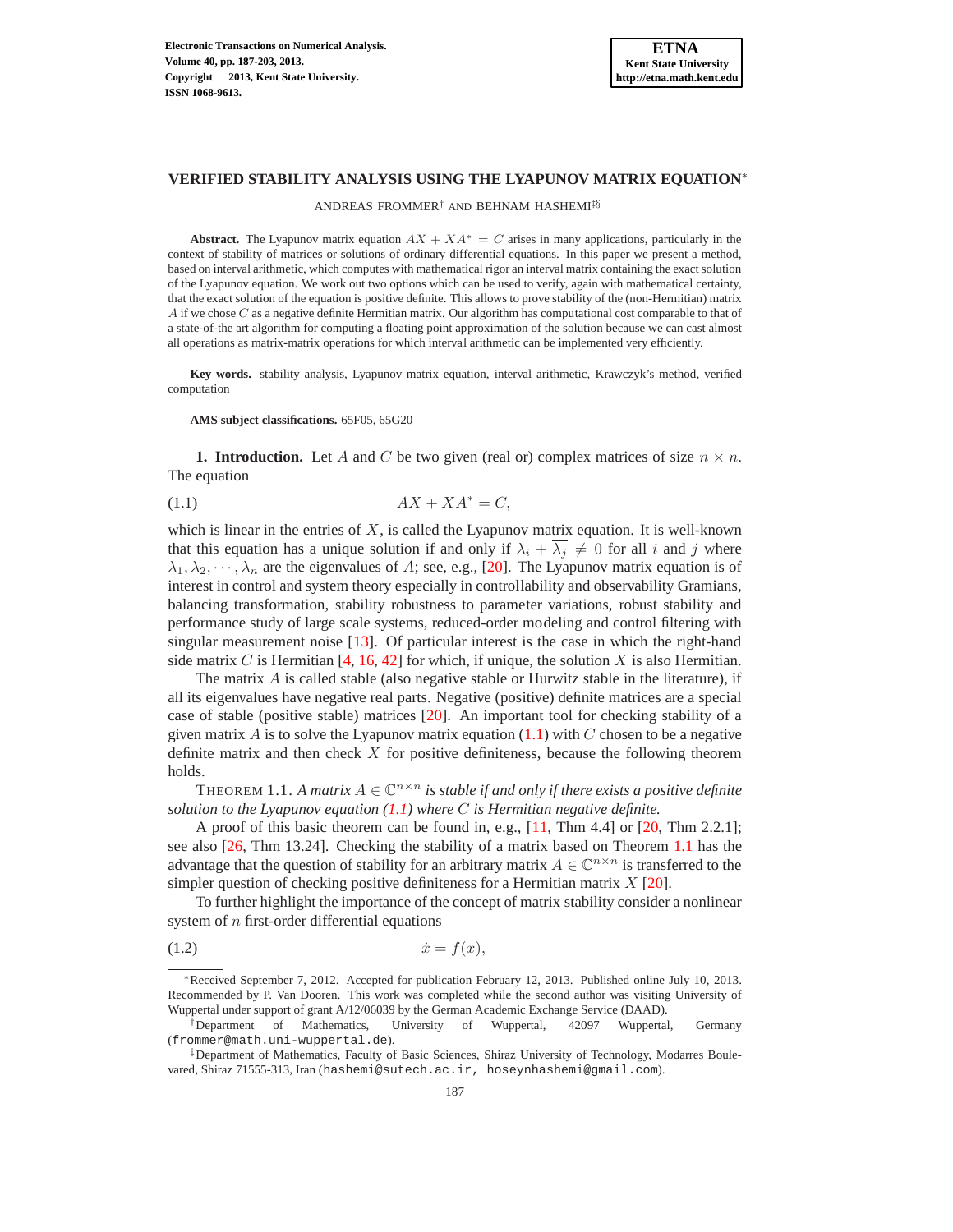with  $x \in \mathbb{R}^n$  and  $f : \mathbb{R}^n \to \mathbb{R}^n$ . A vector  $\hat{x}$  is called an *equilibrium point* of [\(1.2\)](#page-0-2) if  $f(\hat{x}) = 0$ , i.e., the constant function  $x(t) = \hat{x}$  is a solution. An equilibrium point  $\hat{x}$  is called *asymptotically stable* if there is a neighborhood  $N$  of  $\hat{x}$ , such that for every solution of [\(1.2\)](#page-0-2) for which  $x(t) \in N$  for some t, we have  $\lim_{t\to\infty} x(t) = \hat{x}$  [\[44,](#page-16-1) pp. 298-299]. Physically this means that a system whose state is perturbed slightly from an equilibrium point will return to that equilibrium point. The stability of each equilibrium point can be analyzed by linearizing [\(1.2\)](#page-0-2) about that point. Specifically, for x near  $\hat{x}$  the solutions of [\(1.2\)](#page-0-2) are approximated well by solutions of

<span id="page-1-0"></span>(1.3) 
$$
\dot{x} = \frac{\partial f}{\partial x}(\hat{x})(x - \hat{x}),
$$

which is a linear system of differential equations with coefficient matrix  $\frac{\partial f}{\partial x}$ . It can be shown that all solutions of [\(1.3\)](#page-1-0) satisfy  $x - \hat{x} \to 0$  as  $t \to \infty$  if the Jacobian  $\frac{\partial f}{\partial x}$  at  $\hat{x}$  is stable; see, e.g., [\[44,](#page-16-1) pp. 291-298]. To put it another way:  $\hat{x}$  is an asymptotically stable equilibrium point of [\(1.2\)](#page-0-2) if all the eigenvalues of the Jacobian at  $\hat{x}$  have negative real parts. We refer to [\[20,](#page-15-0) Ch. 2] for more details.

**1.1. Verified stability analysis.** In this paper we consider the Lyapunov matrix equation [\(1.1\)](#page-0-0) where C is Hermitian. Our goal is to present a *verified* numerical algorithm, i.e., an algorithm whose output will be exactly one of the two following statements, where the first one is correct with mathematical certainty:

- 1. [\(1.1\)](#page-0-0) has a Hermitian positive definite solution. The algorithm then also provides correct (and tight) lower and upper bounds for each entry of the solution  $X$ .
- 2. Failure, i.e., we do not obtain any information on whether  $X$  is positive definite or not.

In the case that the algorithm outputs the first statement we have thus proved mathematically that  $A$  is stable. The major ingredient in our algorithm is its use of (machine) interval arithmetic to fully control rounding of floating point operations which—starting from a given approximate solution  $\hat{X}$  to the Lyapunov equation—allows to compute enclosing intervals for all entries of the  $n \times n$  solution matrix X, i.e., a matrix X whose entries are compact intervals which have been proven to contain the corresponding entries of the exact solution X by the algorithm. The aim is to compute narrow intervals for all of these entries so that we have high chances of success for a subsequent, final step which proves that all Hermitian matrices contained in  $X$  are positive definite using an approach by Rump [\[40\]](#page-16-2). Our algorithm will also be computationally efficient in theory and practice: In many cases its total cost is of the same order as the cost for obtaining the approximate solution  $\check{X}$ , i.e.,  $\mathcal{O}(n^3)$ . Moreover, the algorithm almost exclusively uses matrix-matrix operations, a crucial feature for time efficient machine interval arithmetic since it avoids most of the otherwise very costly switchings of rounding modes.

Verified stability analysis based on the Lyapunov matrix equation  $AX + XA^* = -I$  has already been considered in  $[8, Ch. 4]$  and  $[9, 33]$  $[9, 33]$  $[9, 33]$ . The details on how the Lyapunov equation is solved are not available in [\[8,](#page-15-6) [9,](#page-15-7) [33\]](#page-16-3), the reported numerical examples only include  $2 \times 2$ matrices. Moreover, in these publications  $2^{n-1}$  "corner" matrices had to be used to verify positive definiteness of interval matrices, employing a method by Alefeld [\[1\]](#page-14-0).

Another approach to verify stability of a matrix based on interval arithmetic was pursued by Gross [\[15\]](#page-15-8); see also the comments in [\[22\]](#page-15-9). Here, the problem of verified stability analysis of  $\vec{A}$  is firstly converted into the problem of verified Schur stability (all eigenvalues have modulus less than 1) of an interval matrix enclosing the Möbius transform  $S(A) = I + 2(A - I)^{-1}$ . The so-called Cordes algorithm [\[7\]](#page-15-10) is then applied to the enclosure of  $S(A)$ . The Cordes algorithm checks whether for a certain exponent  $m \in \mathbb{N}$  the spectral radius of an interval matrix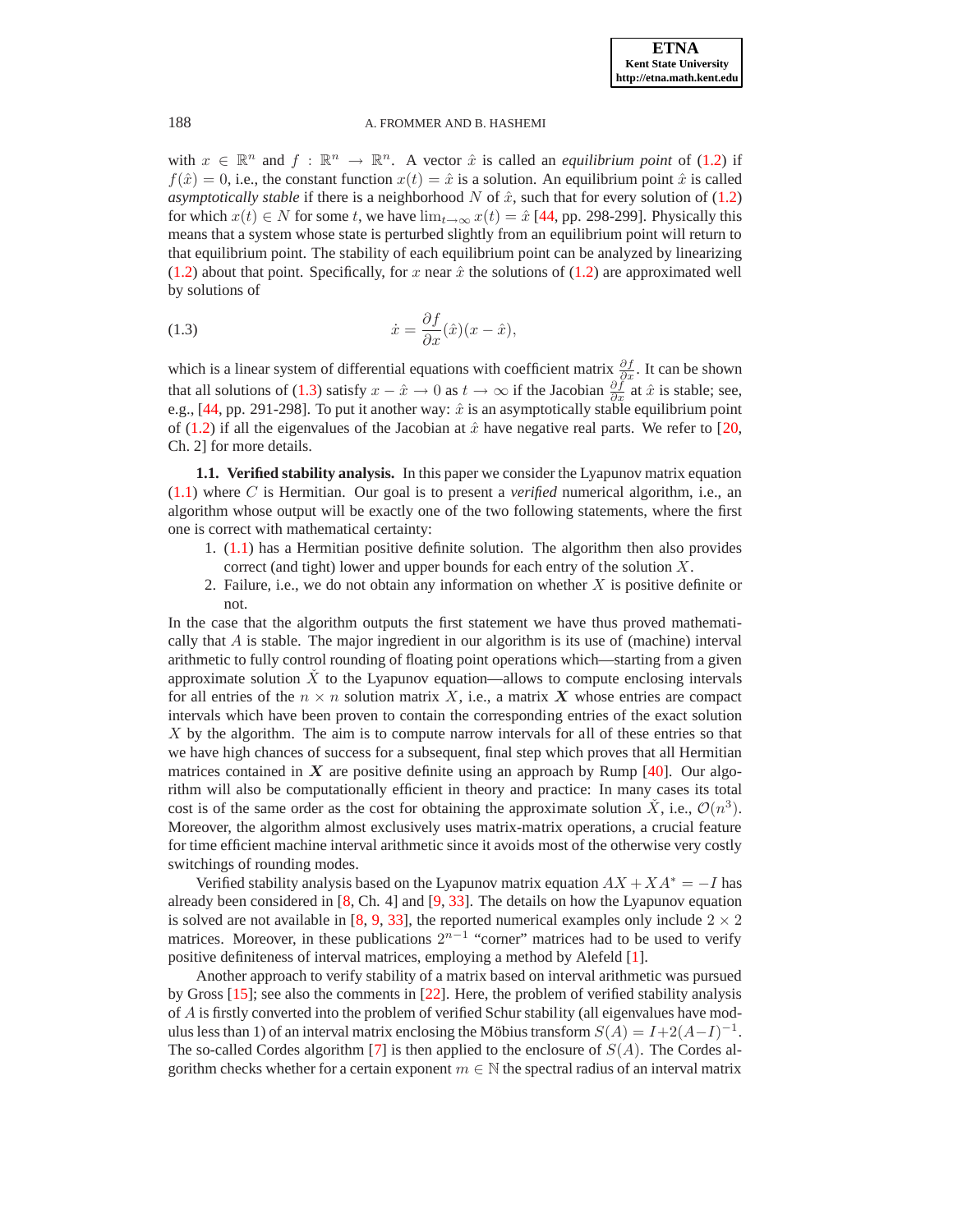containing the set  $\{Y | Y = \tilde{A}^m, \tilde{A} \in S(A)\}\$ is less than 1, using Geršgorin's theorem, e.g., [\[43\]](#page-16-4). It is important to avoid the wrapping effect as much as possible which is why the Cordes algorithm considers only exponents  $m$  which are powers of two in a recursive manner and, in addition, uses Lohner's idea [\[27\]](#page-15-11) of representing parallelepipeds in a factorized form. This approach has also been extended for an interval input matrix  $\boldsymbol{A}$  by applying a partitioning process on non-degenerate interval elements of  $A$  at the risk of ending up with exponential complexity.

**1.2. Interval arithmetic and Intlab.** (Machine) interval arithmetic is the basic mathematical tool in verified numerical computing [\[17\]](#page-15-12). Detailed investigations of the mathematical properties of interval arithmetic can be found in, e.g., [\[2,](#page-14-1) [29,](#page-15-13) [30\]](#page-15-14). Here, we only review those basic properties needed in our methods. A real compact interval can be represented via its two endpoints or via its midpoint and radius. Generalizing this to the set of complex numbers yields two different concepts of complex intervals: rectangular intervals, characterized by a lower left and upper right corner in the complex plane, and circular intervals, characterized again by midpoint and radius. More precisely, a rectangular complex interval  $\alpha$  is the closed rectangle  $\mathbf{a} = \{x + iy : x \in \mathbf{x}, y \in \mathbf{y}\}\$  with x and y real compact intervals, also denoted  $a = x + iy$ , while a circular complex interval a is a closed circular disk of radius rad (a) and center mid  $(a)$ , i.e.,  $a = \text{mid } (a)$ , rad  $(a)\rangle = \{z \in \mathbb{C} : |z - \text{mid } (a)| \leq \text{rad } (a)\}.$ 

An arithmetic operation  $\circ \in \{+, -, *, /\}$  between two intervals can, in principle, be defined in the set theoretic sense. For reasons of a practical implementation, however, one wants these operations to be closed in the given interval format, and the characterizing parameters should be easy to compute. So, for example, the standard arithmetic for circular complex interval arguments  $a, b$  is defined as follows:

$$
\langle \text{mid } (a), \text{rad } (a) \rangle \pm \langle \text{mid } (b), \text{rad } (b) \rangle = \langle \text{mid } (a) \pm \text{mid } (b), \text{rad } (a) + \text{rad } (b) \rangle,
$$
  

$$
\langle \text{mid } (a), \text{rad } (a) \rangle * \langle \text{mid } (b), \text{rad } (b) \rangle =
$$
  

$$
\langle \text{mid } (a) \text{mid } (b), \text{mid } (a) | \text{rad } (b) + \text{mid } (b) | \text{rad } (a) + \text{rad } (a) \text{rad } (b) \rangle,
$$
  

$$
1/\langle \text{mid } (a), \text{rad } (a) \rangle = \langle 1/\text{mid } (a), 1/(\lvert \text{mid } (a) \rvert - \text{rad } (a)) \rangle,
$$
  

$$
\langle \text{mid } (a), \text{rad } (a) \rangle / \langle \text{mid } (b), \text{rad } (b) \rangle = (1/\langle \text{mid } (b), \text{rad } (b) \rangle) * \langle \text{mid } (a), \text{rad } (a) \rangle.
$$

Herein, the operations  $+$  and  $-$  coincide with the set theoretic definition; see, e.g., [\[2\]](#page-14-1) for details. For all operations ◦ we have the fundamental enclosure relation

<span id="page-2-0"></span>
$$
(1.4) \t\t\t  $a \circ b \supseteq \{a \circ b : a \in a, b \in b\}.$
$$

The enclosure property [\(1.4\)](#page-2-0) carries over to expressions: If  $r(x_1, \ldots, x_n)$  is an arithmetic expression in the variables  $x_1, \ldots, x_n$ , then its interval arithmetic evaluation  $r(x_1, \ldots, x_n)$ , an interval, contains the range of r for  $x_1 \in x_1, \ldots, x_n \in x_n$ .

When interval arithmetic is implemented on a computer, the parameters defining the result interval are computed in floating point arithmetic from the parameters defining the interval operands. For the enclosure property to hold for such a *machine interval arithmetic* it is mandatory to use directed roundings appropriately; see, e.g., [\[31\]](#page-15-15). Intlab [\[39\]](#page-16-5) is an open source Matlab toolbox that provides such a reliable machine interval arithmetic. It is freely available for non-commercial use from http://www.ti3.tu-harburg.de/˜rump/ intlab/. A crucial ingredient to the efficiency of Intlab is the fact that it allows to use implementations of (interval) matrix-matrix and matrix-vector operations in the midpointradius format in a way that the number of switches of the rounding mode is independent of the dimension of the matrices/vectors. On today's computer architectures this allows much (up to 1000 times) faster execution times than an interval code in which rounding modes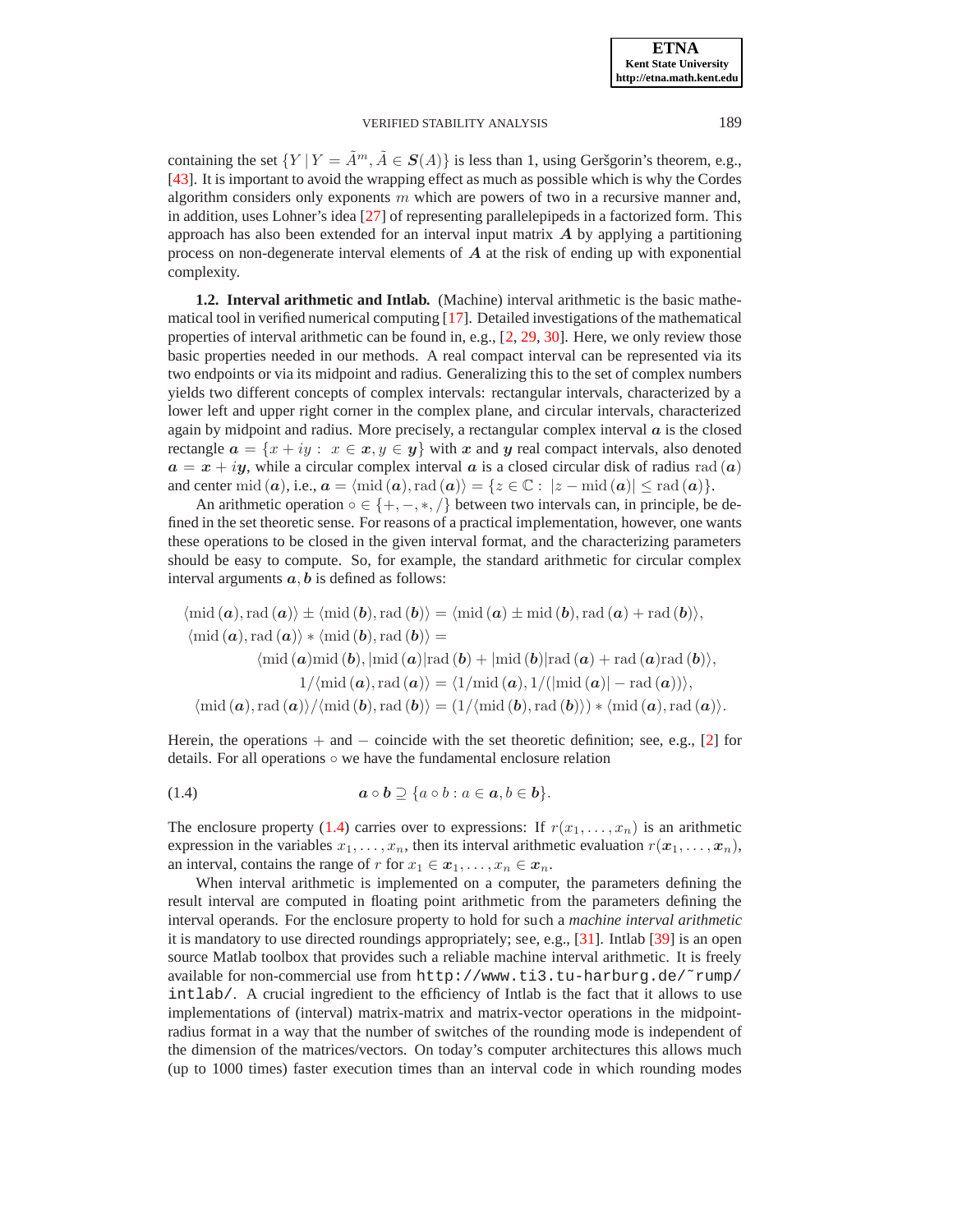would be switched anew for each operation with scalar operands [\[38\]](#page-16-6). A similar approach is also available for the C++ package C-XSC; see [\[19,](#page-15-16) [23\]](#page-15-17).

We used Intlab<sup>[1](#page-3-0)</sup> [\[39\]](#page-16-5) to implement the algorithms for verifying stability of a matrix developed in the present paper. In order to make these implementations efficient, we seek to formulate as much of the computational work as possible in terms of matrix-matrix operations.

We end this introduction by explaining some of our notation. For a complex  $n \times n$  matrix N, the matrix  $M := N^T$  represents the transpose of N. The notation  $N^*$  for the Hermitian transpose  $N^* = \overline{N}^T$  was already used earlier; see [\(1.1\)](#page-0-0).

For two matrices  $A \in \mathbb{C}^{m \times m}$  and  $B \in \mathbb{C}^{n \times n}$ ,  $A \otimes B$  (see, e.g., [\[20\]](#page-15-0)) denotes the Kronecker product of A and B, so  $A \otimes B$  is a matrix of size  $mn \times mn$ . By vec we denote the operation of stacking the columns of a matrix in order to obtain one long vector. So  $vec(A)$  is a vector of length  $m^2$ . For  $d = [d_1, \ldots, d_n]^T \in \mathbb{C}^n$ , the matrix  $\text{Diag}(d)$  denotes the diagonal matrix in  $\mathbb{C}^{n \times n}$  whose *i*-th diagonal entry is  $d_i$ . We extend this to matrices: For  $D \in \mathbb{C}^{n \times m}$ we put  $Diag(D) = Diag (vec(D)) \in \mathbb{C}^{nm \times nm}$ . By ./ we mean the Hadamard (pointwise) division.

<span id="page-3-5"></span>The following lemma will turn out to be useful. For part a), see, e.g., [\[20\]](#page-15-0); part b) is trivial.

LEMMA 1.2. *For any three (real or) complex matrices* A, B, *and* C *with compatible sizes we have*

*a*)  $\text{vec}(ABC) = (C^T \otimes A)\text{vec}(B)$ .

*b*) Diag  $(A)^{-1}\text{vec}(B) = \text{vec}(B.A).$ 

The remaining part of this paper is organized as follows. In Section [2,](#page-3-1) we give the details of our algorithms for verified stability analysis. Section [3](#page-8-0) contains the results of a series of numerical experiments, and some conclusions are given in Section [4.](#page-14-2)

<span id="page-3-1"></span>**2. Verified solution of the Lyapunov equation via (block) diagonalization.** In this section we describe in detail our verification algorithm for computing enclosures for the solution of a Lyapunov equation along with the test for positive definiteness. The approach relies on a Krawzcyk-type method which we present first.

Krawczyk's method is a classical method for computing an enclosure for the solution of a general, unstructured, non-singular linear system

<span id="page-3-3"></span>(2.1) 
$$
\mathcal{P}x = c, \quad \mathcal{P} \in \mathbb{C}^{m \times m}, \quad x, c \in \mathbb{C}^m.
$$

Given an approximate solution  $\check{x}$  of the linear system, computed by some floating point linear system solver, and given an approximate inverse  $R$  of  $P$ , again computed by some floating point algorithm, Krawczyk's method [\[24\]](#page-15-18) in its improved version by Rump [\[37\]](#page-16-7) uses machine interval arithmetic (including outward rounding) to check whether

<span id="page-3-2"></span>
$$
(2.2) \t\t k := \mathcal{R}(c - \mathcal{P}\check{x}) + (I_m - \mathcal{RP})z \subseteq \mathrm{int}(z).
$$

Here,  $I_m$  denotes the identity in  $\mathbb{C}^m$  and int  $(z)$  denotes the topological interior of the (closed) interval vector z. If [\(2.2\)](#page-3-2) holds we know that the solution of [\(2.1\)](#page-3-3) is contained in  $\tilde{x} + z$  due to the following result from [\[37\]](#page-16-7); see also [\[12\]](#page-15-19).

<span id="page-3-4"></span>THEOREM 2.1. *[\[12,](#page-15-19) [37\]](#page-16-7) Let* z *be an interval vector. If*

(2.3) 
$$
\mathcal{K} := \{ \mathcal{R}(c - \mathcal{P}\check{x}) + (I_m - \mathcal{RP})z : z \in \mathbf{z} \} \subseteq \text{int}(\mathbf{z}),
$$

<span id="page-3-0"></span><sup>&</sup>lt;sup>1</sup>More precisely, we used Intlab V6. The latest (end 2012) release Intlab V7 represents a major update where several algorithms have been modified.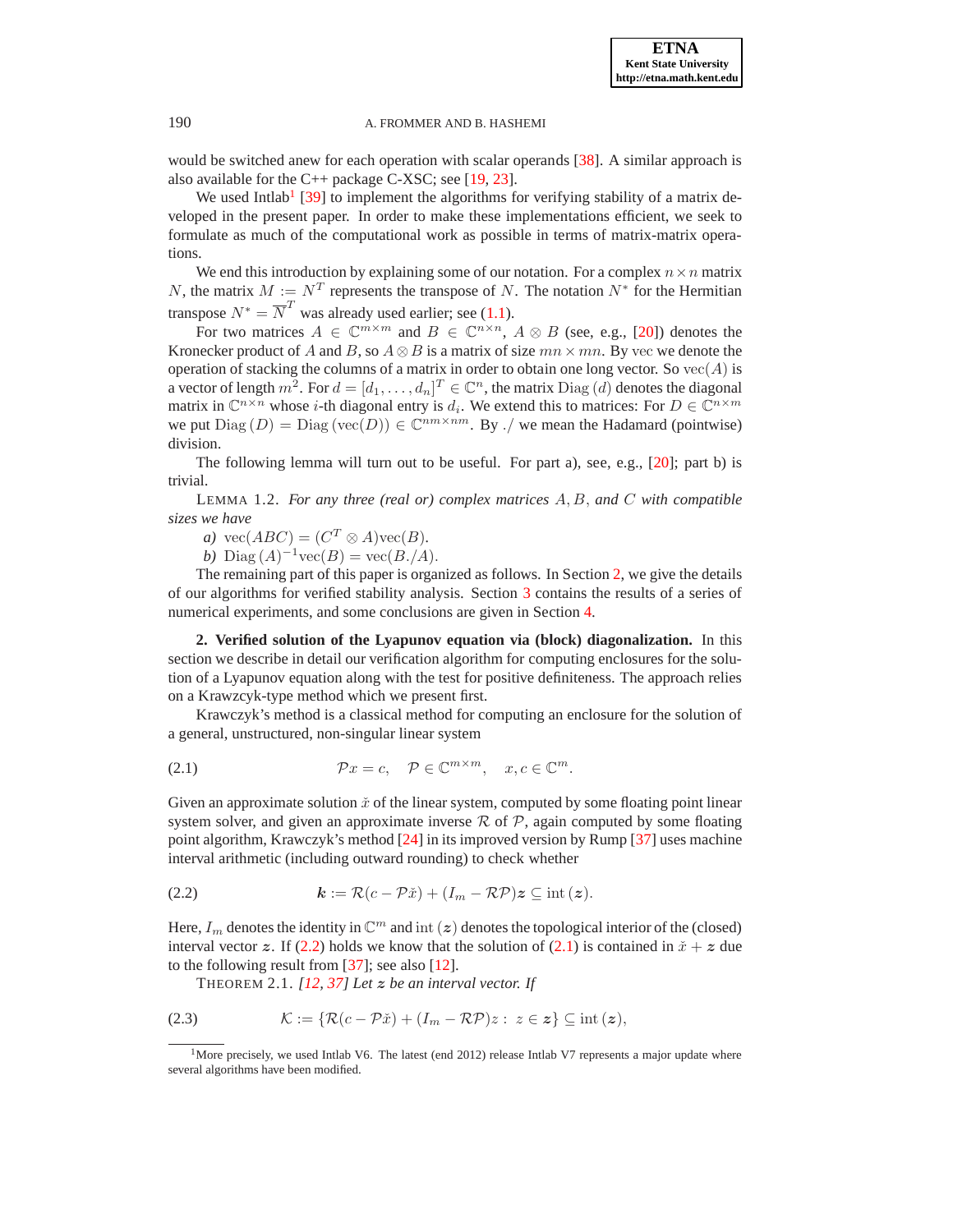*then* P and R are non-singular, and the solution of [\(2.1\)](#page-3-3) is contained in  $\check{x} + \mathcal{K} \subseteq \check{x} + z$ .

Note that  $K \subseteq k$  due to the enclosure property of interval arithmetic. The enclosure method we will present for the Lyapunov equations also relies on Theorem [2.1,](#page-3-4) but it uses interval arithmetic in a different manner than in  $(2.2)$  to compute an enclosure for  $K$ .

The Lyapunov equation [\(1.1\)](#page-0-0) can be written using the vec and  $\otimes$  notations in the form of the following system of linear equations [\[20,](#page-15-0) [45\]](#page-16-8)

<span id="page-4-0"></span>(2.4) 
$$
\mathcal{P}x = c, \text{ where } \mathcal{P} = I_n \otimes A + \overline{A} \otimes I_n, x = \text{vec}(X) \text{ and } c = \text{vec}(C).
$$

Note that by Lemma [1.2](#page-3-5) we have  $\text{vec}(XA^*) = (\overline{A} \otimes I_n)\text{vec}(X)$ .

In order to apply Krawczyk's method to  $(2.4)$ , we need to compute an approximate inverse R,

$$
\mathcal{R} \approx \mathcal{P}^{-1} = (I_n \otimes A + \overline{A} \otimes I_n)^{-1} \in \mathbb{C}^{n^2 \times n^2},
$$

which is an  $\mathcal{O}(n^6)$  process if we use Gaussian elimination and do not try to take advantage of the sparsity structure of  $P$ . But even if  $R$  were computed more efficiently, we still need to compute  $I - \mathcal{RP}$ . If A is a dense (non-sparse) matrix we must expect R to be a dense matrix, too. Since each column of P then contains (at most)  $2n - 1$  nonzero entries and R is an  $n^2 \times n^2$  matrix, computing RP has a complexity  $\mathcal{O}(n^5)$ . Therefore, the cost for computing k in [\(2.2\)](#page-3-2) is at least  $\mathcal{O}(n^5)$  which is prohibitively high for larger values of n.

The Lyapunov equation is a special case of the Sylvester matrix equation  $AX+XB = C$ with  $B = A^*$ . We have shown in [\[12\]](#page-15-19) how the complexity of an enclosure method for the solution of the Sylvester equation can be reduced to  $\mathcal{O}(n^3)$  if A and B are diagonalizable. While [\[12\]](#page-15-19) expicitly relies on interval arithmetic, the recent paper [\[28\]](#page-15-20) extends the approach of [\[12\]](#page-15-19) in a way that it is sufficient to check certain inequalities using (IEEE standard compliant) floating point operations. We now recall the approach of [\[12\]](#page-15-19) specialized to the case of the Lyapunov equation. To expose the central idea on how to reduce the complexity to  $\mathcal{O}(n^3)$ , we first discuss the idealized situation where all arithmetic operations are done exactly. The modification to be applied in practice using machine interval arithmetic to completely control all roundings will be discussed thereafter.

If A is diagonalizable we have the (exact) spectral decomposition

<span id="page-4-2"></span>(2.5) 
$$
VA = DV \text{ with } V, D \in \mathbb{C}^{n \times n}, D = \text{diag}(\lambda_1, ..., \lambda_n).
$$

Here,  $V$  is a matrix of left eigenvectors of  $A$ . So  $X$  is an exact solution of the Lyapunov equation  $(1.1)$  if and only if

<span id="page-4-4"></span><span id="page-4-1"></span>
$$
(VAV^{-1})(VXV^*) + (VXV^*)(VAV^{-1})^* = VCV^*.
$$

Therefore,  $Y = V X V^*$  is the solution of the linearly transformed Lyapunov equation

$$
(2.6) \t\t DY + YD^* = G,
$$

where  $G = VCV^*$ . The Lyapunov equation [\(2.6\)](#page-4-1) is equivalent to the linear system of equations

$$
(2.7) \tQy = g,
$$

where

<span id="page-4-3"></span>(2.8) 
$$
Q = I_n \otimes (VAV^{-1}) + \overline{(VAV^{-1})} \otimes I_n,
$$

$$
y = (\overline{V} \otimes V)x,
$$

$$
g = (\overline{V} \otimes V)c.
$$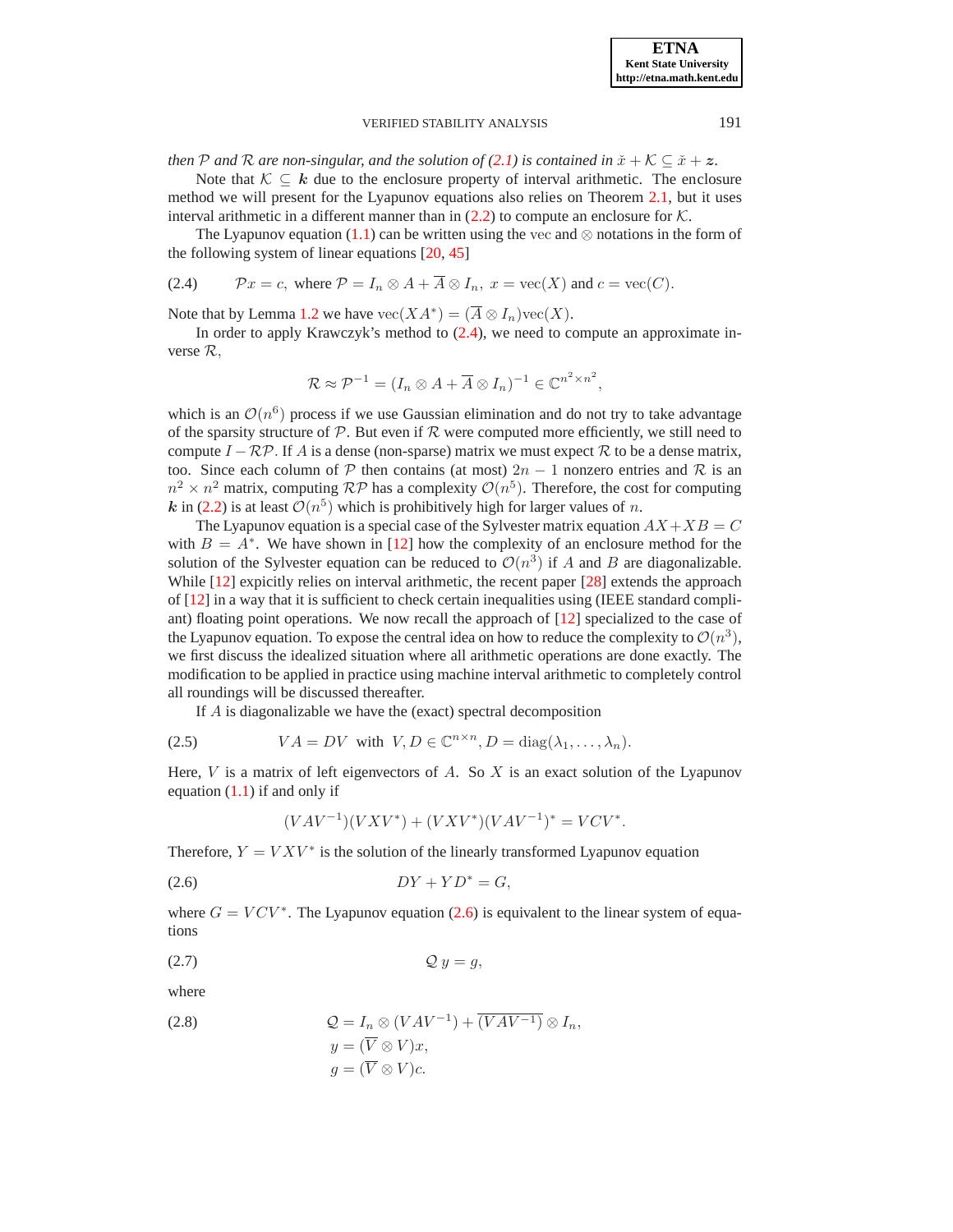Since we temporarily assume that  $V$  is a matrix of exact eigenvectors, we have, of course, that  $VAV^{-1} = D$ , which shows that Q is diagonal. This means that an approximate inverse R for Q can be computed very cheaply at cost  $\mathcal{O}(n^2)$ , and the same holds for the product  $RQ$ . This shows that diagonalization bears the potential of substantially reducing the computational cost in a Krawczyk-type enclosure method.

Let us now turn to the realistic setting, where instead of exact arithmetic we use floating point and machine interval arithmetic. We assume that  $V$  and  $D$  in the diagonalization of A are computed via a floating point algorithm. Then [\(2.5\)](#page-4-2) will hold only approximately, but we still have that the solution Y of the transformed Lyapunov equation  $(2.6)$  is related to the solution X of the original Lyapunov equation [\(1.1\)](#page-0-0) via  $Y = V X V^*$  if in [\(2.6\)](#page-4-1) we replace D with the matrix  $VAV^{-1}$ , which is now only approximately diagonal. But since  $VAV^{-1}$  is close to  $D$ , we also have that the diagonal matrix

<span id="page-5-1"></span>
$$
\Delta = I \otimes D + \bar{D} \otimes I,
$$

is close to the matrix Q from [\(2.8\)](#page-4-3) (which as  $VAV^{-1}$  is not exactly diagonal any more). This shows that the inverse of the diagonal matrix  $\Delta$  can be taken as the approximate inverse  $\mathcal R$ in a Krawczyk-type enclosure method. This is crucial to the efficiency of a Krawczyk-type method, since because  $\Delta$  is diagonal the computation of  $\Delta^{-1}Q$  has complexity  $\mathcal{O}(n^3)$  only, given that Q has (at most)  $2n - 1$  non-zero entries in each of its  $n^2$  rows.

While the matrices  $V$  and  $D$  are available as the result of a floating point algorithm, the matrix  $V^{-1}$  is not. Working just with an approximation for  $V^{-1}$ , obtained by some floating point algorithm, is not sufficient for our purposes, because then the relation  $Y = V X V^*$ between the original solution X and the solution Y of the transformed system  $(2.7)$  would hold only approximately. We therefore work with an enclosure  $I_V$  for  $V^{-1}$ , i.e., with an interval matrix  $I_V$  known to contain the exact inverse  $V^{-1}$ . Such an interval matrix  $I_V$ can be obtained using Krawczyk's method for the function  $V X - I$ . An implementation is available through the Intlab function verifylss.

Let now  $\check{X}$  be an approximate solution for the Lyapunov equation [\(1.1\)](#page-0-0), obtained by some floating point algorithm and let  $S := A\check{X} + \check{X}A^* - C$  be its residual. Then the error  $T := X - \dot{X}$  with respect to the exact solution solves

$$
AT + TA^* = -S.
$$

The idea is now to use the transformations described so far to obtain an efficient Krawczyktype method to compute an enclosure for T.

Let B and F be interval matrices that contain  $VAV^{-1}$  and  $V(AX + \check{X}A^* - C)V^*$ , respectively. If we can compute an interval matrix  $E$  that contains all solutions of all equations

<span id="page-5-0"></span>
$$
(2.10) \t BE + EB^* = -F,
$$

for every  $B \in \mathbf{B}$  and every  $F \in \mathbf{F}$ , then  $\check{X} + I_V \mathbf{E} I_V^*$  will contain the exact solution  $X = \dot{X} + T$  of the original Lyapunov equation [\(1.1\)](#page-0-0). To obtain such E, we wish to apply a Krawczyk-type method based on Theorem [2.1.](#page-3-4) Converting matrices into vectors using the vec operator, this means that we have to compute an enclosure for the set

$$
(2.11) \mathcal{K}(e) := \{ \Delta^{-1}(-f + (\Delta - (I_n \otimes B + \overline{B} \otimes I_n))e, f \in \mathbf{f}, B \in \mathbf{B}, e \in e \},\
$$

where  $f = \text{vec}(F)$ ,  $e = \text{vec}(E)$ . Using machine interval arithmetic to evaluate the expression defining F, an enclosure for  $\{-f + (\Delta - (I_n \otimes B + \overline{B} \otimes I_n))e, f \in f, B \in \mathcal{B}, e \in e\}$ can be computed in matrix terms as  $vec(G)$  where

$$
G := -F + (D - B)E + E(D - B)^*.
$$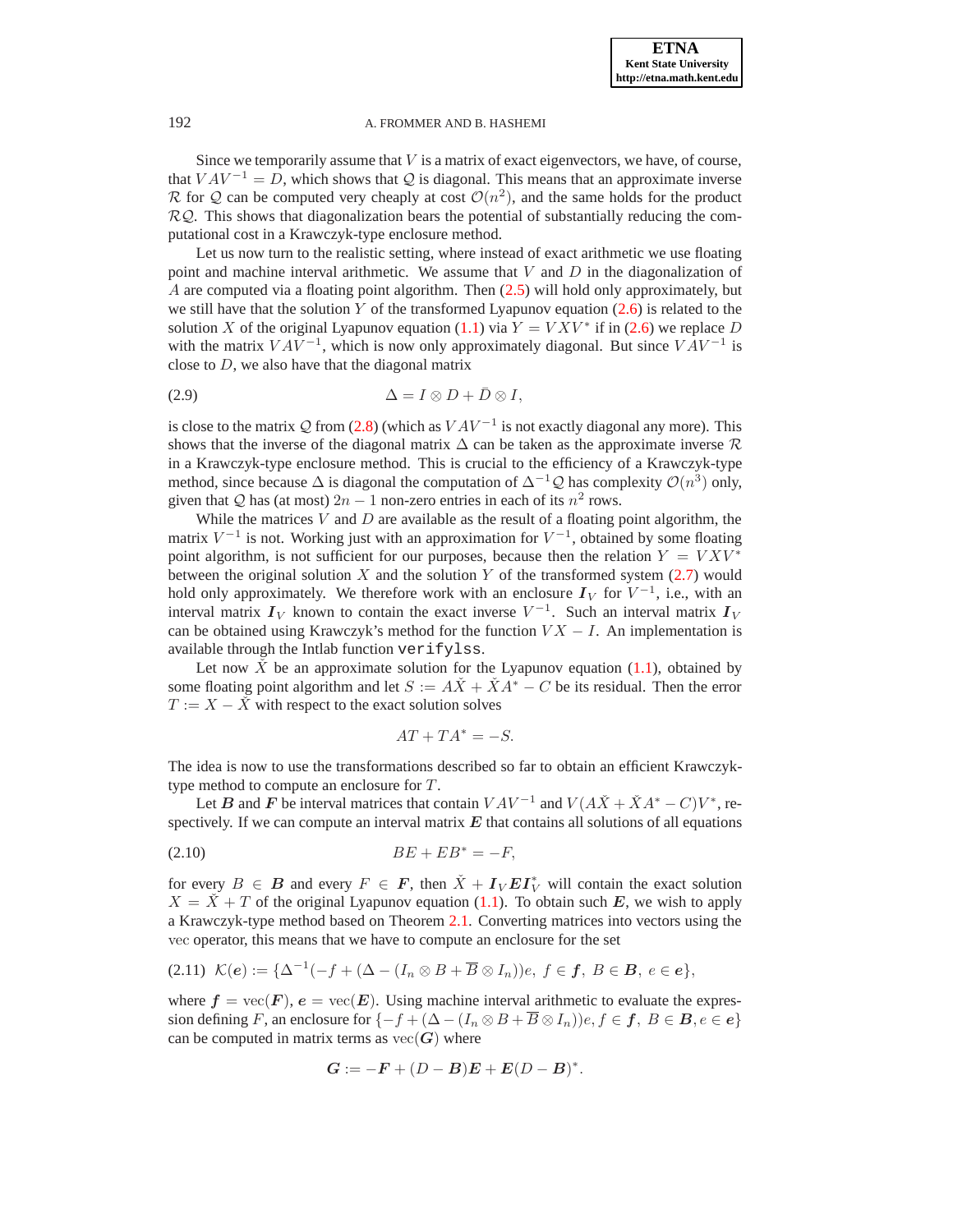Also, in matrix instead of vector terms, the multiplication with the diagonal matrix  $\Delta^{-1}$  is a pointwise division by the matrix  $d \cdot l^* + l \cdot d^*$ , where  $d \in \mathbb{C}^{n \times 1}$  is a vector containing the diagonal entries of D and  $l^* = [1, \dots, 1] \in \mathbb{R}^{1 \times n}$ . Note that the  $(i, j)$ -entry  $d_i + \overline{d}_j$ of this matrix cannot be computed exactly in floating point arithmetic, but machine interval arithmetic yields a matrix  $L \supseteq d \cdot l^* + l \cdot d^*$ . Using Theorem [2.1](#page-3-4) and writing everything in matrix terms we have that if

$$
K(E) = (-F + (D - B)E + E(D - B)^*). / L \subseteq \text{int}(E),
$$

then  $K := K(E)$  contains all solutions of [\(2.10\)](#page-5-0), and the exact solution X of the original Lyapunov equation [\(1.1\)](#page-0-0) is contained in  $\check{X} + I_V K I_V^*$ .

In Algorithm [1,](#page-7-0) we explicitly "symmetrize" a computed interval matrix  $A$  when we know that the exact, non-interval matrices of interest contained in  $A$  are Hermitian. In principle, symmetrization would mean that we replace an entry  $a_{ij}$  of A by  $a_{ij} \cap \overline{a_{ij}}$ , showing that this operation works towards making the entries of  $A$  more narrow. In midpointradius format, the intersection of two intervals is not a disk any more. Intlab therefore has to use a relatively sophisticated algorithm to obtain a disk containing this intersection. Interestingly, the Intlab intersect operator does *not* fulfill a commutativity relation of the kind intersect $(a,b)$  =  $\overline{\text{intersect}(\bar a, \bar b)}.$  As a result, an interval matrix computed as the entrywise intersection of  $A$  and  $A^*$  is not necessarily "Hermitian". Instead of intersect( $A, A^*$ ) we therefore use a symmetrization operator H implemented via the following Matlab-Intlab commands:

H=intersect $(A, A^*)$ ;

 $H(A) := \text{tril}(H,-1) + \text{diag}(\text{real}(diag(H))) + \text{tril}(H,-1)^{*}$ ;.

Here,  $\text{tril}(H,-1)$  is the Matlab command which returns the strictly lower triangular part of H. Note that  $H(A)$  contains indeed all Hermitian (point) matrices  $A \in \mathbf{A}$ .

The interval hull operator  $\square(0, U)$  used in Step 10 of Algorithm [1,](#page-7-0) produces an interval matrix each entry of which is the smallest compact interval containing 0 and the respective entry of the interval matrix  $U$ .

**2.1. Checking positive definiteness of interval matrices.** Determining the positive definiteness of symmetric interval matrices plays an important role in several applications ranging from stability analysis of matrices, global optimization problems and solution of linear interval equations over semi-definite programming problems, to the representation theory of Lie groups [\[10,](#page-15-21) [41\]](#page-16-9). Rohn [\[35\]](#page-16-10) showed that the problem of determining the positive definiteness of a real symmetric interval matrix is NP-hard. Shao and Hou [\[41\]](#page-16-9) proved that an  $n \times n$  Hermitian interval matrix A is positive definite if and only if  $4^{n-1}(n-1)!$  specially chosen Hermitian vertex matrices are positive definite; see also [\[18,](#page-15-22) [36\]](#page-16-11). Rump [\[40\]](#page-16-2) presented a computationally simple and fast sufficient criterion implying positive definiteness of a symmetric or Hermitian interval matrix. His method is based on a single floating-point Cholesky decomposition of the midpoint matrix, its backward stability analysis and a perturbation result. More recently, Domes and Neumaier [\[10\]](#page-15-21) proposed a so-called directed Cholesky factorization that can also be used for verifying positive definiteness.

In Step 17 of Algorithm [1](#page-7-0) we need to check the positive definiteness of the exact solution X of the Lyapunov equation  $(1.1)$ . We did so using the Intlab function isspd which is based on [\[40\]](#page-16-2). We also tested the alternative approach to prove positive definiteness from [\[10\]](#page-15-21), where the code was kindly made available to us by the authors and observed very similar results. We thus stayed with isspd from Intlab in the present paper.

Since the exact solution X is contained in  $X = \check{X} + I_V K I_V^*$ , our first option to be implemented in Step 17 is as follows

**Option 1**: Apply isspd to  $H(X)$ , i.e., the Hermitian part of  $X$ .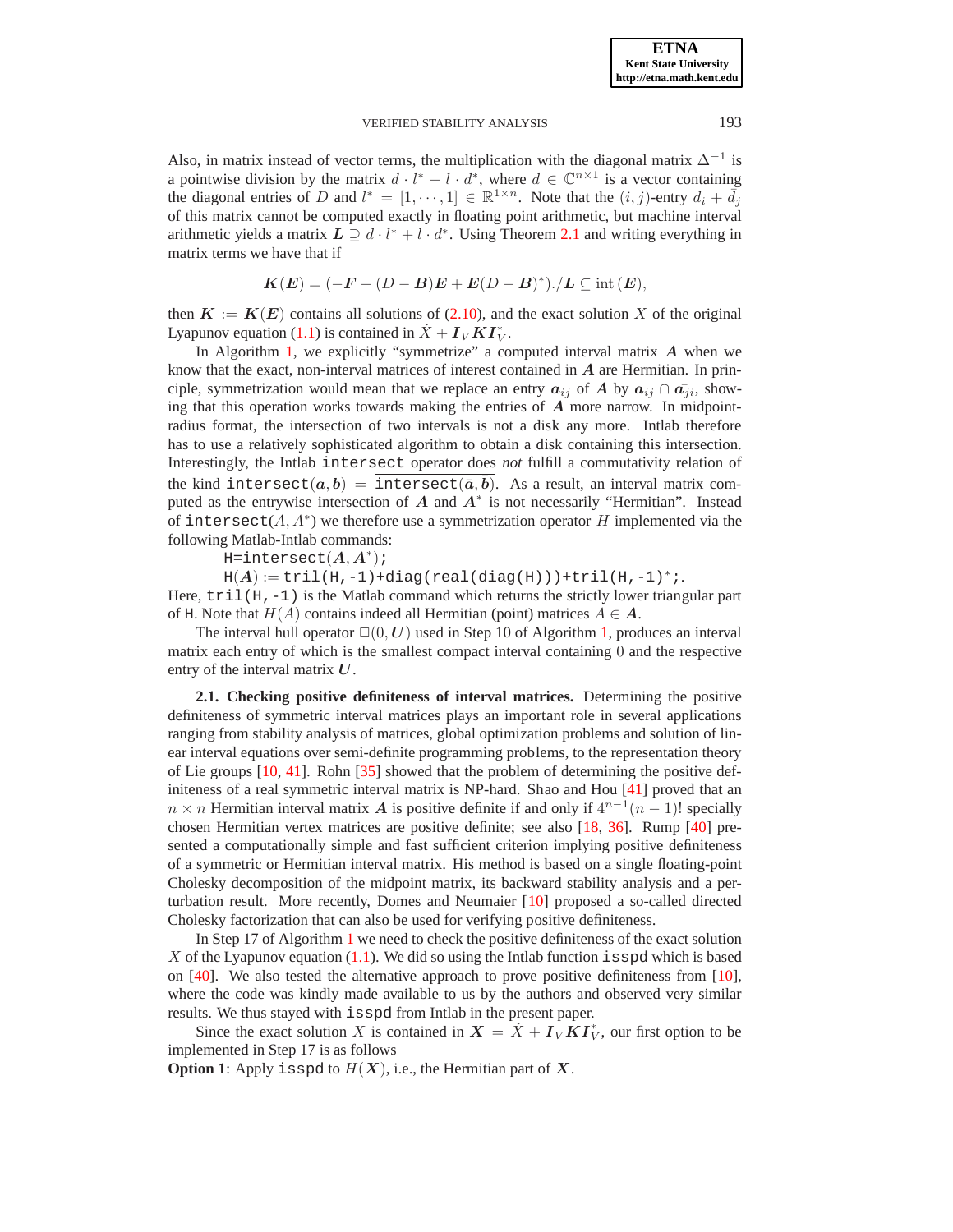**Algorithm 1** If successful this algorithm obtains an interval matrix W such that  $\ddot{X} + W$ contains the unique Hermitian solution X of the Lyapunov equation  $(1.1)$  and checks the positive definiteness of X.

- 1: Use a floating point algorithm to get an approximate solution  $\tilde{X}$  of the Lyapunov equation [\(1.1\)](#page-0-0). Then, replace X by its Hermitian part  $H(X)$ .
- 2: Compute V and D in the spectral decomposition  $(2.5)$  using a floating point algorithm.
- 3: Compute an  $n \times n$  interval matrix L s.t.  $L \supseteq d \cdot l^* + l \cdot d^*$ . {L is an interval matrix due to outward rounding}
- 4: Let  $L = H(L)$ . { $\text{vec}(L) \supseteq \text{diag}(\Delta)$  from [\(2.9\)](#page-5-1)} 5: Compute an interval matrix  $I_V$  containing  $V^{-1}$ . 6: Compute  $\mathbf{F} = V \cdot (A\check{X} + (A\check{X})^*) - C) \cdot V^*$  using interval arithmetic and let
- $\boldsymbol{F} = H(\boldsymbol{F}).$
- 7: Compute  $\mathbf{B} = (VA)\mathbf{I}_V$  using interval arithmetic everywhere.
- 8: Compute  $E = -F$ ./L, put  $j = 1$ . {Prepare loop} 9: **repeat**
- 10: Put  $\mathbf{E} = \Box(0, \mathbf{E} \cdot [1 \varepsilon, 1 + \varepsilon])$ , increment j.  $\{\varepsilon\text{-inflation}\}$ 11: Compute  $N = (D - B)E$ .
- 12: Compute  $M = -F + (N + N^*).$  $\{M \text{ is Hermitian}\}\$
- 13: Compute  $K = M_{\cdot}/L$ .  $\{K \text{ is Hermitian}\}\$
- 14: **until** ( $K \subseteq \text{int } E$  or  $j = j_{max}$ )
- 15: **if**  $K \subseteq \text{int } E$  then {successful termination}
- 16: Compute  $W = (\dot{I}_V K) I_V^*$ {solution X of [\(1.1\)](#page-0-0) is in  $H(\check{X} + W)$ } 17: Check for positive definiteness of  $H(X + W)$ . {2 options available}
- 18: **else**
- 19: Output "verification not successful".
- <span id="page-7-0"></span>20: **end if**

On the other hand, we know that

$$
X = \check{X} + V^{-1}EV^{-*} = V^{-1}(\check{Y} + E)V^{-*}, \text{ with } \check{Y} = V\check{X}V^* \text{ and } V^{-*} = (V^{-1})^*.
$$

So, the matrix X is positive definite if and only if  $Y = \check{Y} + E$  is positive definite. We know that Y is contained in  $\check{Y} + K$  where  $\check{Y} = (\check{V} \check{X})V^*$ . Therefore, an alternative approach is to show that every Hermitian matrix contained in an interval matrix  $Y \supseteq Y + K$  is positive definite. Our second option is therefore as follows

**Option 2:** Apply isspd to  $H(Y)$ , where Y is given as  $(VX)V^* + K$  with  $(VX)V^*$ computed using machine interval arithmetic to account for floating point roundings in the evaluation of the products.

Option 2 is likely to be superior to option 1 since the interval entries of  $\boldsymbol{Y}$  can be expected to be narrower than those of X and Y is often (slightly) better conditioned than X.

**2.2. Block diagonalization.** The approach presented may fail at two places: The variant of Krawczyk's method may fail to verify the crucial condition  $K \subseteq \text{int } E$  in Step 14 of Algorithm [1,](#page-7-0) or the test for positive definiteness may fail in Step 17. The chances for failures increase as the condition number of the left eigenvector matrix  $V$  increases. Due to the wrapping effect, the radii of the entries of the various interval matrices to be computed in Algorithm [1](#page-7-0) will then tend to become very large so that the condition  $K \subseteq \text{int } E$  in Step 14 will not hold any more.

We therefore also present a variant of our algorithm where we use the *block diagonalization* of Bavely and Stewart [\[3\]](#page-15-23) to control the condition number of V at the expense of having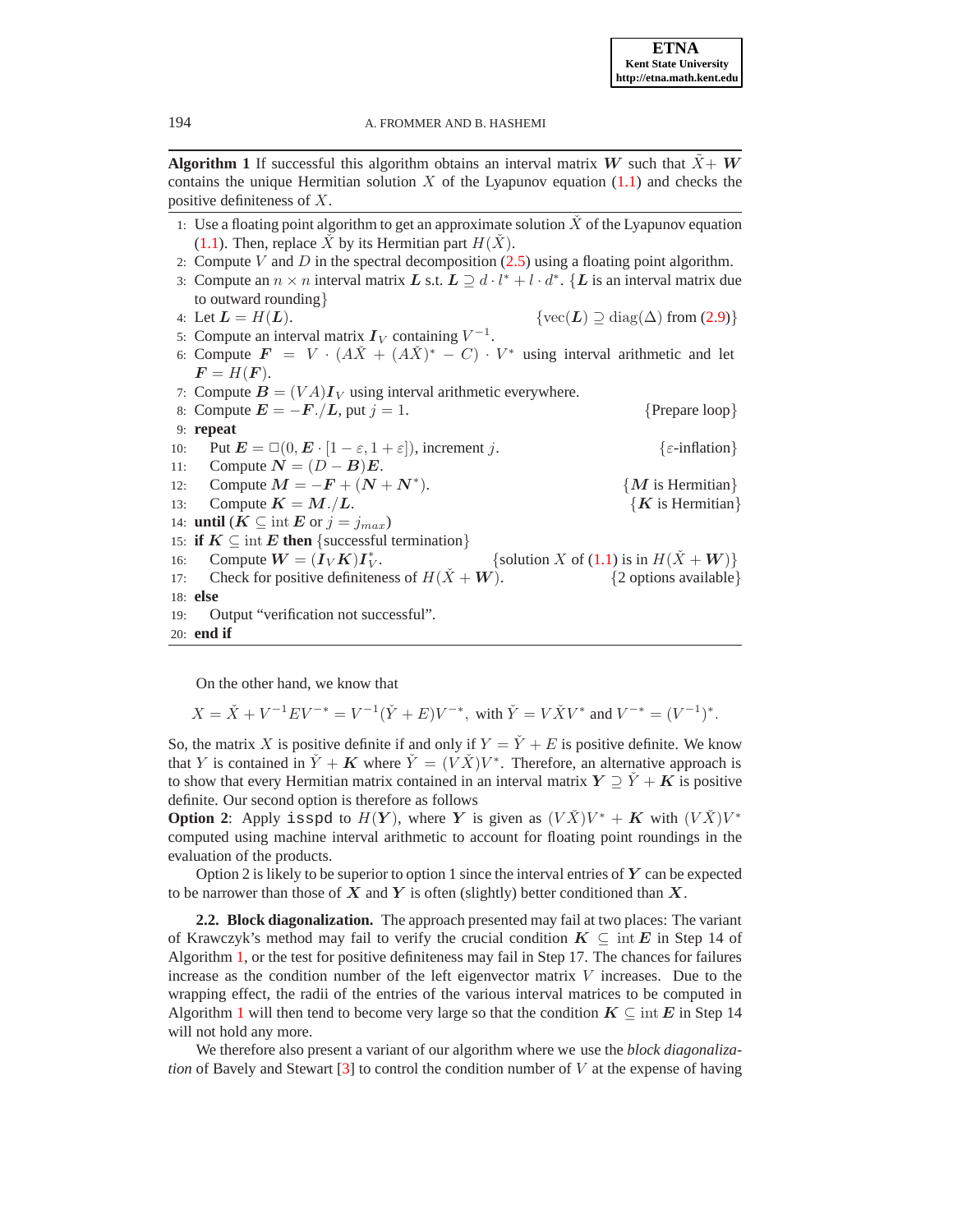$D$  with (hopefully small) blocks along the diagonal. The block diagonal factorization can be written as

<span id="page-8-1"></span>
$$
(2.12)\qquad \qquad A = V^{-1}DV,
$$

where D is *block* diagonal with each diagonal block being triangular.

We now formally define  $\mathcal Q$  exactly as in [\(2.8\)](#page-4-3) and its approximation  $\Delta$  as in [\(2.9\)](#page-5-1), i.e.,  $\Delta = I_n \otimes D + \overline{D} \otimes I_n$ . Of course,  $\Delta$  is not diagonal any more. It is block diagonal with upper triangular diagonal blocks. We refer to [\[12\]](#page-15-19) for further details.

The following modifications need to be applied to Algorithm [1.](#page-7-0) In Step 2, the matrices V and D will be obtained from the block diagonal factorization  $(2.12)$ . Since the matrix  $D$  is not diagonal any more we have to modify Steps 8 and 13 where we used pointwise division by the interval matrix  $L$ . For the block modification, Steps 3 and 4 will not be needed and instead of Step 8 we use forward substitution to solve  $\Delta \text{vec}(\mathbf{E}) = -\text{vec}(\mathbf{F})$ for E and let  $E = H(E)$ . Similarly, instead of Step 13, we solve  $\Delta \text{vec}(K) = \text{vec}(M)$ for K using forward substitution and let  $K = H(K)$ . It must be noted that these two modifications destroy the matrix-matrix operation paradigm, so that the modified algorithm will be substantially more time consuming in Steps 8 and 13 as before. Note that this modified algorithm will have complexity  $\mathcal{O}(n^3)$  only if the sizes of the blocks in D are bounded by a constant.

We refer to  $[12]$  for a discussion of why a standard Schur decomposition of A, i.e., an orthogonal reduction to (full) triangular form, is not a viable approach for an enclosure method based on machine interval arithmetic due to the exponentially growing accumulation of outward roundings.

<span id="page-8-0"></span>**3. Numerical results.** All our numerical examples focus on proving the stability of a given matrix  $A$ . So, in view of Theorem [1.1,](#page-0-1) we apply Algorithm [1](#page-7-0) to compute an enclosing interval matrix for the solution of the Lyapunov matrix equation

$$
(3.1)\quad \ \ \, AX + XA^* = -I,
$$

and then run isspd on the thus computed enclosure for X (option 1) or  $Y = V X V^*$ (option 2).

In our tables, we wish to report indicators on the quality of the computed enclosure matrices. These indicators will be based on the *relative precision* of an interval a given as

$$
rp(a) := min(relerr(a), 1),
$$

where relerr is defined as

$$
\text{relerr}(a) = \left\{ \begin{array}{cc} \frac{\text{rad}(\bm{a})}{|\text{mid}(\bm{a})|}, & 0 \notin a, \\ \text{rad}(\bm{a}), & 0 \in a, \end{array} \right.
$$

available as an Intlab function. Loosely speaking,  $-\log_{10}(\text{rp}(a))$  can be regarded as the number of known correct digits of an "exact" value contained in  $a$ . For an interval matrix X we will report two indicators mrp and arp based on the relative precision  $rp(X_{ij})$  of its entries  $X_{ij}$ , defined as

 $1/n^2$ 

<span id="page-8-2"></span>(3.2) 
$$
\text{mrp}(\bm{X}) := \max\{\text{rp}(\bm{X}_{ij}) \mid i,j=1,\ldots,n\},
$$

(3.3) 
$$
\exp(\bm{X}) := \left(\prod_{i,j=1,n} (r p(\bm{X}_{ij}))\right)^{1/n}.
$$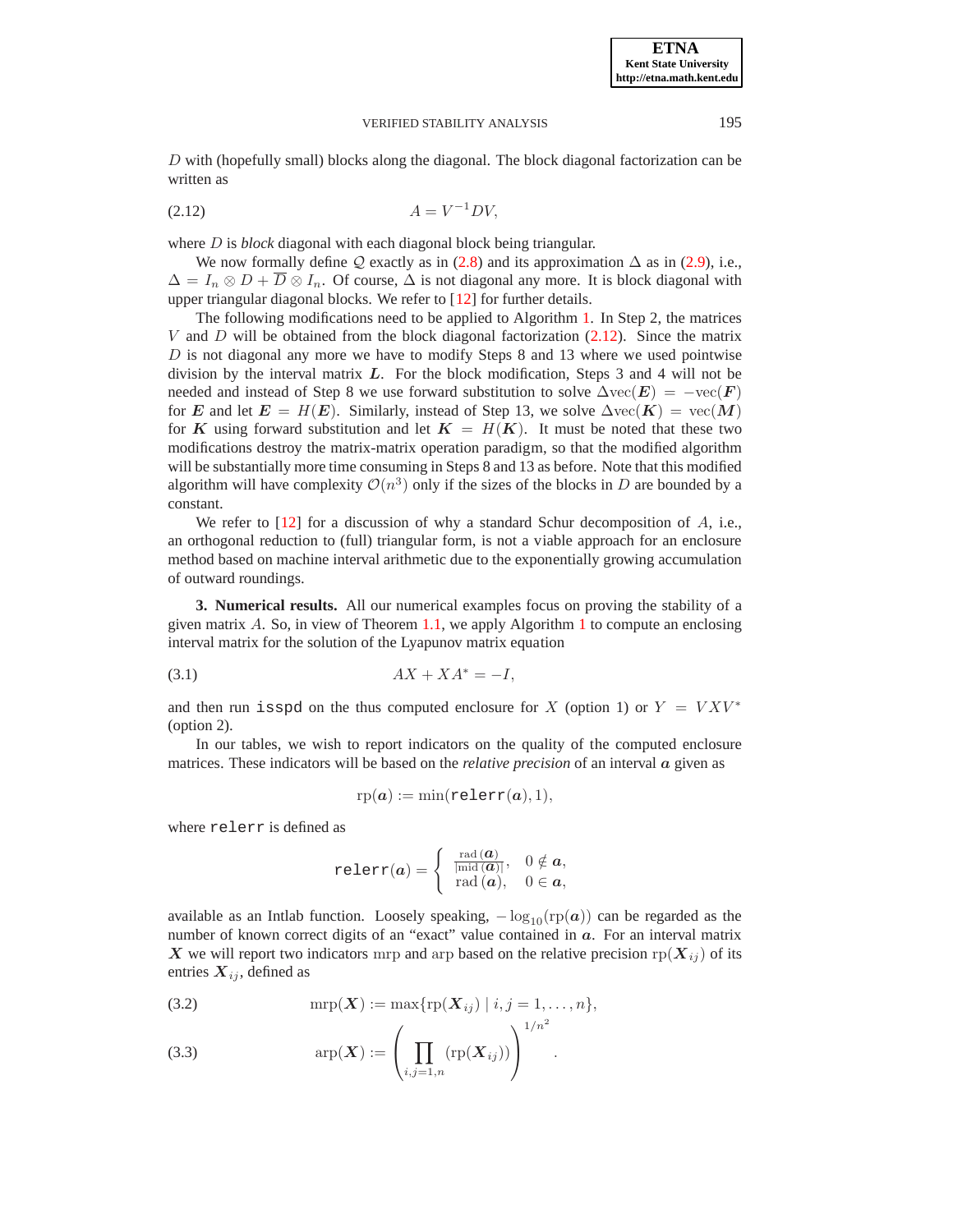So  $-\log_{10}(\text{mrp}(X))$  and  $-\log_{10}(\text{arp}(X))$  represent the minimum and average number of known correct digits, respectively.

The following notation is used in all our tables: Under the headline "problem info" we summarize basic information about the Lyapunov equation considered. The first column refers to the name under which the test matrix is known from the literature or to our choice of parameters if  $A$  is from a parametrized family of test matrices. The second column gives important basic information about A, namely, the  $\ell_2$ -condition number of its (approximate) eigenvector matrix V from [\(2.5\)](#page-4-2). For smaller problem sizes we also report  $\kappa(\mathcal{P})$ , the  $\ell_2$ condition number of the matrix  $P$  from [\(2.4\)](#page-4-0) and the separation "sep" of A and  $-A^*$ , i.e., the smallest singular value of  $P$ . As was suggested by one of the referees, when  $A$  is the Jacobian of a system of ODEs, the quotient of the largest and smallest modulus of the eigenvalues of A is a customary measure for the stiffness of the system of ODEs; see, e.g., [\[21,](#page-15-24) pp. 56]. We therefore also report this *stiffness ratio*  $r_s$  for all our examples.

The third column contains information about the computation of the floating point approximation  $\check{X}$ . This matrix is obtained using the command 1 yap from the Matlab Control System Toolbox. We report the time  $t_{fl}$  required by lyap in seconds as well as the quality of the approximate solution  $\tilde{X}$  as given by the Frobenius norm of the residual matrix  $A\check{X} + \check{X}A^* + I.$ 

We report numerical results for both options available for Algorithm [1.](#page-7-0) Here,  $X$  and  $Y$ stand for the (symmetrized) interval matrices computed by Algorithm [1](#page-7-0) with option 1 and 2, respectively. The columns named  $spd(X)$  and  $spd(Y)$  show the result of Intlab's isspd function for checking positive definiteness. Here, 1 means that every Hermitian matrix  $X \in$  $X$  has been verified by isspd to be positive definite, while 0 means that no verified result could be obtained by isspd, and similarly for  $Y$ . In a second column we give information on the quality of the computed enclosing matrix by reporting the values of the indicators mrp and arp defined in  $(3.2)$  and  $(3.3)$ . The value k is the number of sweeps through the repeat loop of Algorithm 1. We set  $j_{max} = 9$ . If the algorithm is successful in computing an enclosure, it very often is so in the first sweep,  $k = 1$ . In the fourth column, "time" stands for the total time required by Algorithm [1](#page-7-0) followed by one call to isspd, and  $\kappa(\text{mid}(\boldsymbol{X}))$  and  $\kappa(\text{mid}(\boldsymbol{Y}))$  stand for the condition number of the midpoint of the computed enclosures as a hint on the condition of the respective exact solution.

It remains to explain the meaning of the parameter "res. prec.". The success of a Krawczyk type method crucially depends on the precision we obtain when evaluating the residual, i.e., the radii of the components of the computed interval matrix  $\mathbf{F} \ni V \cdot (A \check{X} + \check{X} A^* - C) \cdot V^*$ . Note that  $\bf{F}$  is an interval matrix since we have to account for all floating point roundings when evaluating the residual. In our tables, "res. prec." refers to the effort we invested into getting "tighter" enclosures for the residual. More precisely, "res. prec. = double" in the fourth column corresponding to option 1 means that no special effort is made, i.e.,  $\boldsymbol{F}$  is obtained by performing all matrix operations using the standard interval arithmetic operations (based on rounded IEEE double precision operations), starting with the point matrices  $V, A, \dot{X}$  and C. Similarly, for option 2 "res. prec. = double" means that we compute an enclosure for  $\tilde{Y} = (V\check{X})V^*$  in Y using standard interval arithmetic with the point matrices V and  $X<sub>i</sub>$ . If the algorithm is not successful with these standard choices, we use an improved method from [\[32\]](#page-16-12) for computing an interval enclosure B for the product  $\overline{AX}$ . We then use standard double precision to evaluate the sum  $B + B^* - C$  and the subsequent multiplications with V and  $V^*$ . This option is indicated as "res. prec. = impr." in the fourth column corresponding to option 1, and similarly in option 2 where it means that we use this improved multiplication just for the factor  $V\check{X}$  when computing  $\tilde{Y} = V\check{X}V^*$ .

If the algorithm is still not successful, we turn to "res. prec. = quad.", where now the ma-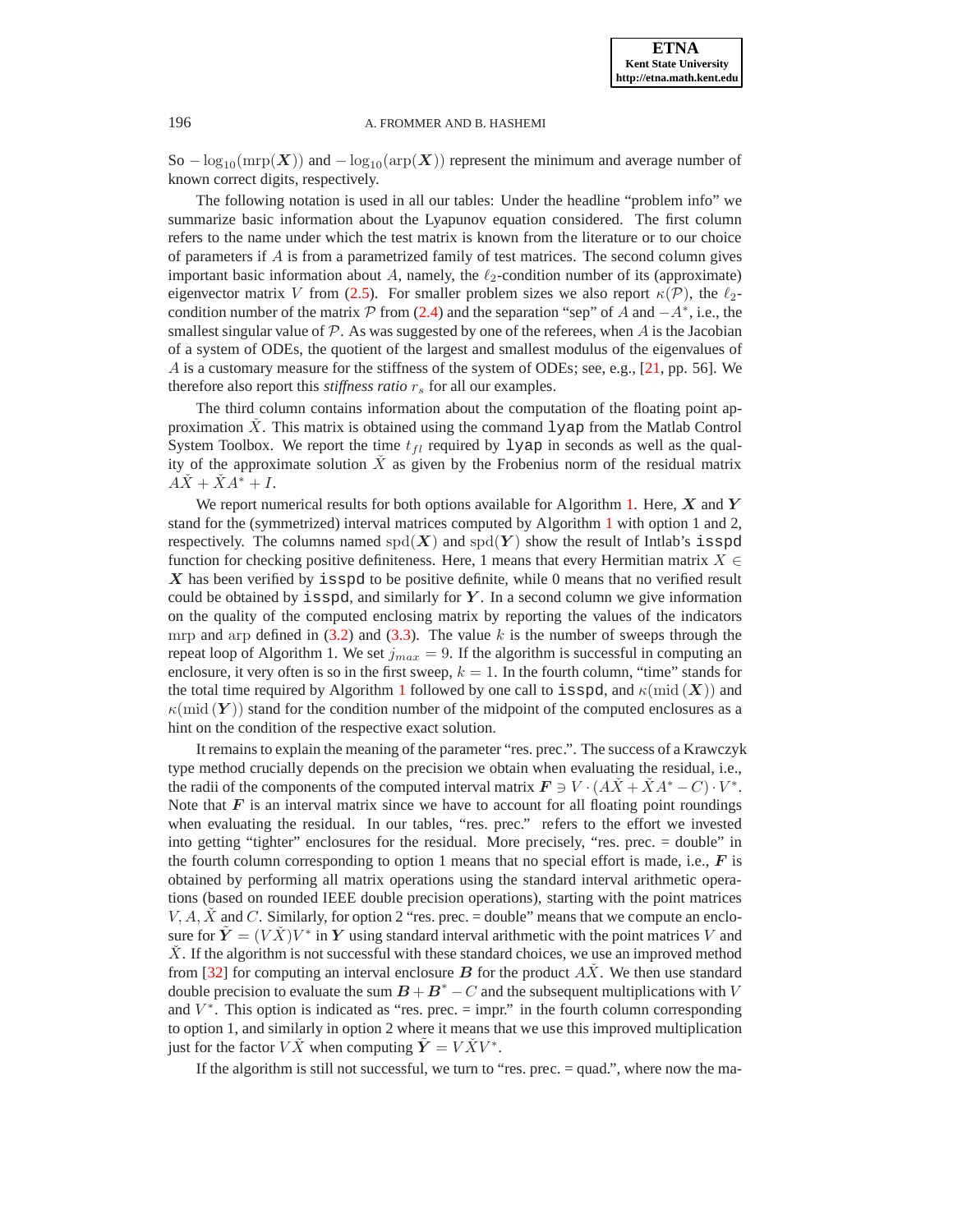trix product  $\overrightarrow{AX}$  is evaluated using simulated quadruple precision based on error-free transformations. This option is available as a choice in Intlab, but it should be noted that its computation speed is orders of magnitudes slower, since now rounding modes are switched for each scalar operation. For this option, as a side effect, we actually also obtain a "tighter" enclosure  $I_V$  for the inverse of the matrix V (see line 5 of Algorithm [1\)](#page-7-0). We always obtain  $V$  via the Intlab function verifylss. This function computes an interval enclosure for a linear system and allows for block right hand sides (rhs), so that an enclosure for the inverse is obtained when choosing rhs as the identity matrix. When Intlab is required to work with simulated quadruple precision, verifylss for a block rhs actually does not use (simulated) quadruple precision everywhere, but rather uses just an improved precision implementation of the function lssresidual which is called from verifylss.

Our first set of tests is from Example 4.1 of the CTLEX benchmark [\[25\]](#page-15-25). This is an academic example which has the advantage that we can chose several parameters to control the conditioning of  $P$  as well as the dimension n, thus enabling, in particular, a scaling study. We report our numerical results in Tables [3.1](#page-10-0) and [3.2.](#page-11-0)  $n, r, s$  are parameters in Example 4.1 from the CTLEX benchmark [\[25\]](#page-15-25). For the smaller examples in Table [3.1](#page-10-0) we also report results obtained with the function VERMATREQN of the software package Versoft [\[34\]](#page-16-13) for comparison. Versoft is a collection of Intlab programs, computing enclosures for the solutions of various numerical problems. For the Lyapunov equation, VERMATREQN basically uses Krawczyk's method for the large system [\(2.4\)](#page-4-0). It has the advantage of not having to diagonalize or block diagonalize A at the disadvantage of a computational complexity beyond  $\mathcal{O}(n^3)$ .

<span id="page-10-0"></span>

| problem info.     |                    |          | Versoft $[34]$ |                                |            |          | Alg. 1 with option 1         |   |                                 | Alg. 1 with option 2 |                                        |                                 |
|-------------------|--------------------|----------|----------------|--------------------------------|------------|----------|------------------------------|---|---------------------------------|----------------------|----------------------------------------|---------------------------------|
| $\boldsymbol{n}$  | $\kappa(V)$        | $t_{fl}$ |                | spd $\text{mrp}(X)$            | time       |          | spd mrp $(X)$ k              |   | time                            |                      | spd $\operatorname{mrp}(\overline{Y})$ | time                            |
| $\boldsymbol{r}$  | $\kappa({\cal P})$ | $r_s$    | (X)            | $\mathrm{arp}(\boldsymbol{X})$ |            | (X)      | $\text{arp}(\boldsymbol{X})$ |   | res. prec.                      | (Y)                  | $\text{arp}(\boldsymbol{Y})$           | prec. $(Y)$                     |
| $\mathcal{S}_{0}$ | sep                | res      |                |                                |            |          |                              |   | $\kappa(\text{mid }\mathbf{X})$ |                      |                                        | $\kappa(\text{mid }\mathbf{Y})$ |
| 10                | 3.1E3              | $1.9E-3$ | $\Omega$       | $9.2E - 5$                     | $3.1E-2$   | $\Omega$ | $3.4E - 4$                   |   | $1.5E-2$                        |                      | $7.6E-4$                               | $2.4E-2$                        |
| 3.1               | 3.4E12 2.6E4       |          |                | $9.1E-5$                       |            |          | $2.4E - 4$                   |   | double                          |                      | $1.1E-4$                               | double                          |
|                   | 2.5 6.5E-6 1.4E-3  |          |                |                                |            |          |                              |   | 3.9E10                          |                      |                                        | 1.2E5                           |
| 10                |                    | $1.5E-3$ |                |                                | $3.3E - 2$ |          | 8.7E-11                      |   | $4.5E - 2$                      |                      | $4.7E - 7$                             | $3.7E-2$                        |
| 3.1               |                    |          |                |                                |            |          | $6.1E-11$                    |   | impr.                           |                      | 8.8E-9                                 | double                          |
| 2.5               |                    |          |                |                                |            |          |                              |   |                                 |                      |                                        |                                 |
| 50                | 2E2                | $1.1E-2$ | $\Omega$       | $8.6E-1$                       | 3.2E2      | $\Omega$ | $1.2E-2$                     | 8 | $2.7E-1$                        |                      | $4.1E-2$                               | $2.9E-1$                        |
|                   | 1.8 3.2E15 3.2E12  |          |                | $1.5E-2$                       |            |          | $2.5E-5$                     |   | quad.                           |                      | $2.6E-6$                               | double                          |
|                   | $1.6E-2$ 9.5E-2    |          |                |                                |            |          |                              |   | 2.4E15                          |                      |                                        | 1.1E13                          |

TABLE 3.1 *Numerical results for different tests from Example 4.1 of the CTLEX benchmark [\[25\]](#page-15-25).*

The following observations can be made from Tables [3.1](#page-10-0) and [3.2:](#page-11-0) Option 2 in Algorithm [1](#page-7-0) allows to prove stability more often than option 1. This can be attributed to the fact that the condition number of the matrix mid  $(Y)$  is often significantly smaller than that of  $mid(X)$  and that, at least on the average, the relative width of the interval entries of Y from option 2 is smaller than for  $X$  from option 1. The right part of Figure [3.1](#page-11-1) depicts this fact graphically.

When the condition number of  $P$  is very high (beyond inverse machine precision), standard double precision arithmetic is not sufficient. However, switching to improved or quadruple precision often helps. For  $n = 50$ , the Versoft function VERMATREQN already needs almost a factor of 1000 more time than Algorithm [1,](#page-7-0) and isspd is never successful on the results computed with Versoft. It should be noted, however, that we could not adapt the precision in Versoft as we did in Algorithm [1](#page-7-0) to be successful for the problems considered in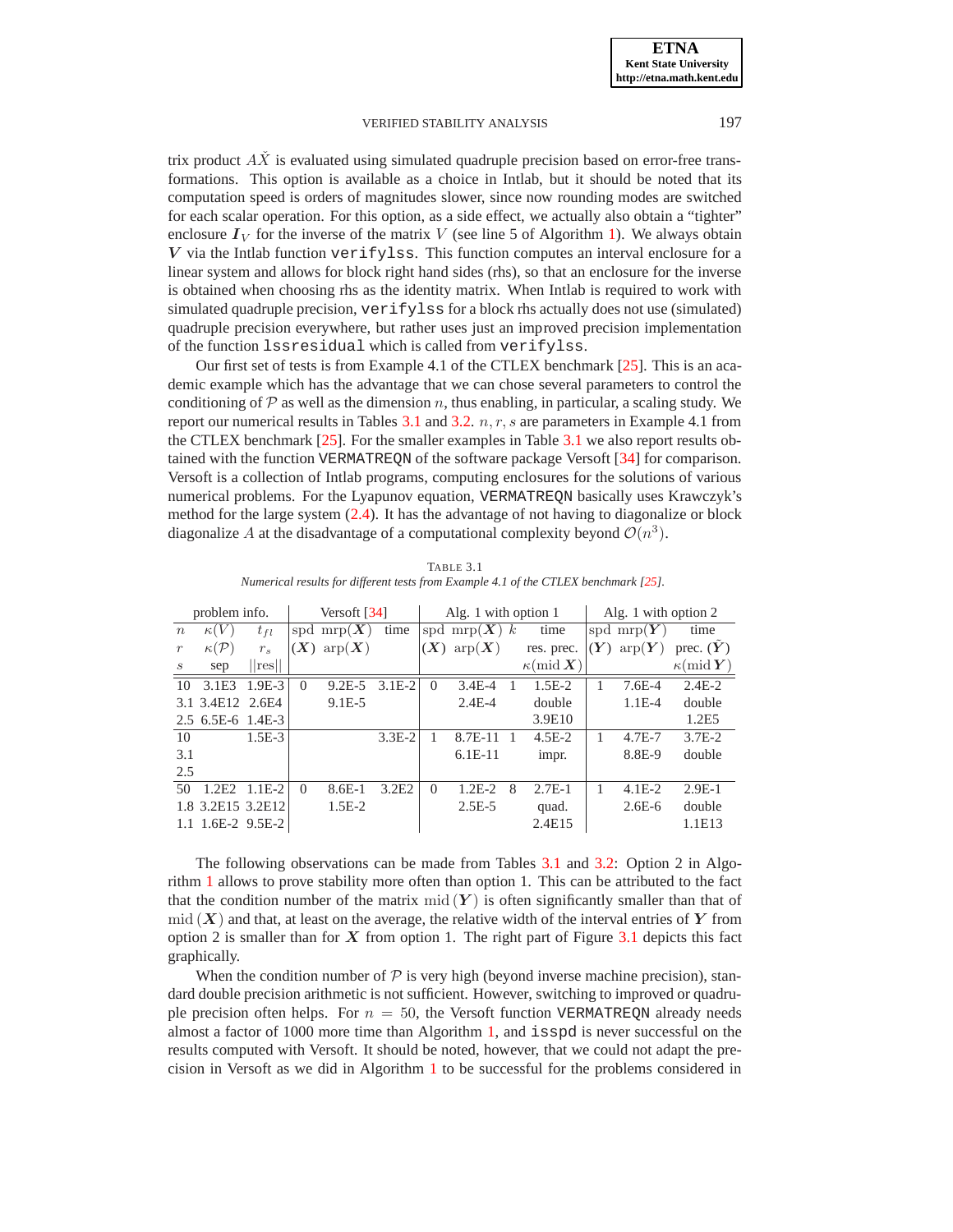<span id="page-11-0"></span>

|                  | problem info.            |                               |              | Alg. 1 with option 1         |                  |                                 | Alg. 1 with option 2 |                                |                                 |
|------------------|--------------------------|-------------------------------|--------------|------------------------------|------------------|---------------------------------|----------------------|--------------------------------|---------------------------------|
| $\boldsymbol{n}$ | $\kappa(V)$              | $t_{fl}$                      | spd          | $\mathrm{mrp}(\overline{X})$ | $\boldsymbol{k}$ | time                            | spd                  | $\text{mrp}(\boldsymbol{Y})$   | time                            |
| $\boldsymbol{r}$ | $\kappa(\mathcal{P})$    | $r_{\scriptscriptstyle S}$    | (X)          | $\text{arg}(\boldsymbol{X})$ |                  | res. prec.                      | (Y)                  | $\mathrm{arp}(\boldsymbol{Y})$ | prec. $(Y)$                     |
| $\boldsymbol{s}$ | sep                      | $\vert\vert$ res $\vert\vert$ |              |                              |                  | $\kappa(\text{mid }\mathbf{X})$ |                      |                                | $\kappa(\text{mid }\mathbf{Y})$ |
| 70               | 7.7E2                    | $1.7E-2$                      | $\Omega$     | $2.0E-1$                     | 9                | $3.9E-1$                        | $\Omega$             | $2.5E-1$                       | $4.1E-1$                        |
| 1.5              | 1.5E18                   | 1.4E12                        |              | $2.0E-4$                     |                  | quad.                           |                      | $1.4E-5$                       | double                          |
| 1.1              | 5.4E-4                   | 2.1E1                         |              |                              |                  | 2.9E16                          |                      |                                | 7.2E12                          |
| 70               |                          | $1.6E-2$                      | $\Omega$     | $2.2E-1$                     | 3                | $1.5E-1$                        | 1                    | $1.9E-3$                       | $2.0E-1$                        |
| 1.5              |                          |                               |              | $2.2E-4$                     |                  | impr.                           |                      | $3.3E-6$                       | impr.                           |
| 1.1              |                          |                               |              |                              |                  |                                 |                      |                                |                                 |
| 250              | 1.9E1                    | $5.0E-1$                      | $\Omega$     | $4.6E-1$                     | 1                | 1.9                             | 1                    | $5.2E-1$                       | 1.9                             |
| 1.1              |                          | 2.0E10                        |              | 8.8E-5                       |                  | double                          |                      | $2.4E-5$                       | double                          |
| 1.01             |                          | $3.9E-5$                      |              |                              |                  | 4.5E11                          |                      |                                | 1.3E11                          |
| 500              | 3.5E2                    | 4.6                           | $\Omega$     | 1.0                          | 1                | 1.6E1                           | 1                    | $8.4E-1$                       | 1.6E1                           |
| 1.05             | $\overline{a}$           | 3.7E10                        |              | $2.5E-3$                     |                  | double                          |                      | $1.3E-4$                       | double                          |
| 1.01             | $\overline{\phantom{a}}$ | 1.9E-3                        |              |                              |                  | 2.9E13                          |                      |                                | 1.4E12                          |
| 700              | 2.7E3                    | 1.4E1                         | $\mathbf{1}$ | $4.5E - 4$                   | 1                | 4.5E1                           | 1                    | $1.4E-6$                       | 4.4E1                           |
| 1.005            |                          | 3.3E1                         |              | 5.8E-10                      |                  | double                          |                      | 2.8E-12                        | double                          |
| 1.01             | $\overline{\phantom{a}}$ | 1.2E-9                        |              |                              |                  | 4.2E5                           |                      |                                | 1.8E5                           |
| 1000             | 5.1E4                    | 4.3E1                         | $\Omega$     | $1.2E-2$                     | 1                | 1.4E2                           | 1                    | $3.9E-3$                       | 1.4E2                           |
| 1.005            |                          | 1.5E2                         |              | $1.6E-7$                     |                  | double                          |                      | $3.6E-10$                      | double                          |
| 1.01             |                          | $1.2E-6$                      |              |                              |                  | 6.6E8                           |                      |                                | 5.9E7                           |

TABLE 3.2 *Numerical results for larger tests from Example 4.1 of the CTLEX benchmark [\[25\]](#page-15-25)*.

# Table [3.1.](#page-10-0)

The results from Table [3.2](#page-11-0) also illustrate the scaling behavior of Algorithm [1.](#page-7-0) Remarkably, the computation of the interval enclosure and the test for positive definiteness, i.e., the total run time of Algorithm 1 is consistently only about 3 to 4 times as large as the time spent in lyap, i.e. the time needed to obtain the approximate solution. Graphically, this fact is reported in the left part of Figure [3.1,](#page-11-1) thus illustrating its  $\mathcal{O}(n^3)$  complexity as well as the efficiency of Intlab and of the matrix-matrix operation approach of Algorithm 1.



<span id="page-11-1"></span>FIG. 3.1. *Time versus dimension (left) and the average relative precision(*arp*) versus dimension (right) for different tests from Example 4.1 of CTLEX with*  $r = 1.005$ ,  $s = 1.01$ 

Table [3.3](#page-13-0) reports results for some "real world examples" taken from [\[6\]](#page-15-26). The CDplayer example refers to the problem of finding a low-cost controller that can make the servo-system of a CD player faster and less sensitive to external shocks [\[6\]](#page-15-26). The corresponding model con-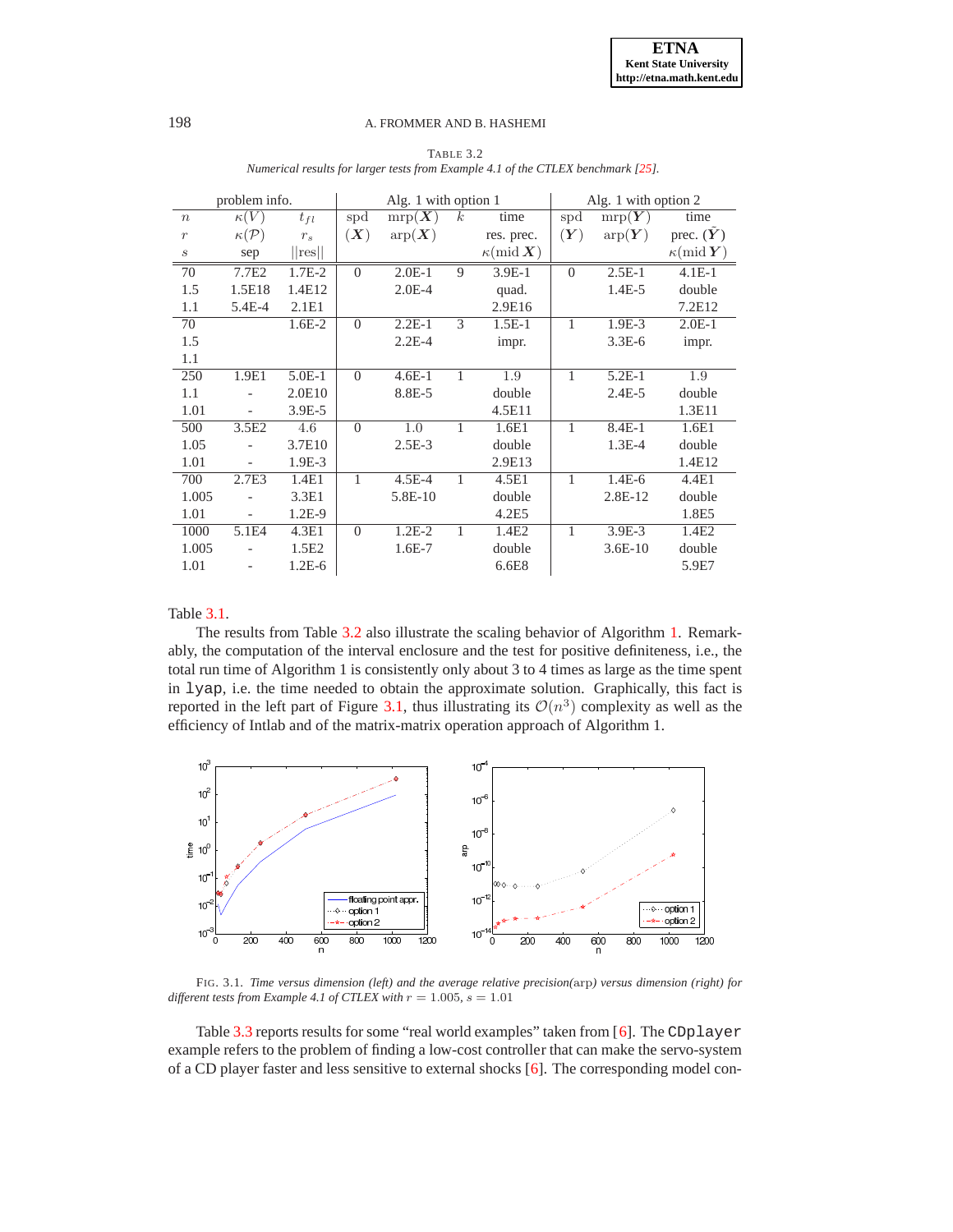tains 60 vibration modes and both options of Algorithm [1](#page-7-0) were successful to verify stability of the matrix A. The heat-cont example comes from a dynamical system corresponding to the heat diffusion equation [\[6\]](#page-15-26) and we were again successful in proving stability of the matrix A. The iss example is a structural model of component 1r (Russian service module) of the International Space Station (ISS). Here, both our approaches were successful to verify stability of the matrix A. The beam example is the clamped beam model obtained by spatial discretization of a partial differential equation  $[6]$ . The eady example comes from a model of atmospheric storm track. We refer to [\[5\]](#page-15-27) for details. Note that the condition number of the eigenvector matrix V for the eady example has a condition number of approximately  $10^{+9}$ .

In the examples CDplayer and heatcont the matrix  $A$  is actually normal (with nonreal eigenvalues), so that the condition of the eigenvector matrix  $V$  is 1. In the other examples, the matrix  $\vec{A}$  is non-normal and we see that the "difficulty" to prove stability increases with the condition of  $V$ . Example eady is particularly interesting because it is the only example in which option 2 failed while option 1 was successful (using simulated quadruple precision). We attribute this to the high condition number of  $V$  which affects the width of the computed interval enclosure for  $V\check{X}V^*$ . Indeed, this is the only example where the average precision in  $Y$  is less than that in  $X$ .

It can also be noted that in these examples the execution time for the whole verified computation can be up to 100 times more than for the floating point computation of the approximate solution  $\hat{X}$ . There are two main reasons for this deterioration as compared to the examples of Table [3.3.](#page-13-0) On the one hand our Algorithm [1](#page-7-0) sometimes needs more than one sweep through the repeat loop. On the other hand, the floating point computation of X via Matlab's function  $\lceil \log \rceil$  can take advantage of sparsity of the matrix A, whereas our Algorithm [1](#page-7-0) always works with dense matrices. This applies particularly to the examples CDplayer and iss in which the matrix A is sparse, so that the computation of  $\hat{X}$  is orders of magnitude faster than it would be with a dense matrix A of the same size.

Our final numerical results deal with situations where instead of a full diagonalization a block diagonalization should be performed. Our first test comes from Example 4.2 in the CTLEX benchmark [\[25\]](#page-15-25). This is a  $45 \times 45$  matrix having just one Jordan block. So the matrix is not exactly diagonalizable, and the computed eigenvector matrix  $V$  has a condition number of  $10^{17}$  $10^{17}$ , approximately. Here, Algorithm 1 fails because it was impossible to obtain the matrix  $I_V$ , an interval enclosure for  $V^{-1}$ . Using bdschur to obtain a block diagonalization with a requested bound of  $10^8$  for the condition of V results in just one block of size 45, i.e., we have the classical reduction to Schur form. Our algorithm with block diagonalization, termed Algorithm 2 in Table [3.4,](#page-13-1) is now successful. This is actually an exceptionally lucky situation to be attributed to the fact that all elements in the triangular matrix have the same sign so that the accumulation of outward roundings does not cause too much harm when we perform forward substitution in interval arithmetic. The execution time increases substantially due to the fact that the backward substitution for the triangular matrix  $\Delta$  cannot be cast into matrixmatrix operations.

We note that for this example the function VERMATREQN from Versoft is successful in computing an enclosure, which, in addition, is verified to be positive definite by isspd. The computed enclosure  $X$  by Versoft was obtained after 160s with mrp and arp equal to  $5 \cdot 10^{-11}$  and  $1.4 \cdot 10^{-13}$ , respectively.

The matrix  $A$  in our second test comes from Example 5.27 in [\[14,](#page-15-28) p. 110]. We multiply the matrix A given there by  $-1$  to make it stable. The matrix is  $10 \times 10$  and is both, defective and derogatory. Algorithm [1](#page-7-0) again fails because it attempts to diagonalize  $A$ , obtaining a matrix V with condition number  $\kappa(V) = 2.5 \cdot 10^{18}$  so that it is impossible to compute an interval enclosure for its inverse. On the other hand, a block diagonal factorization of the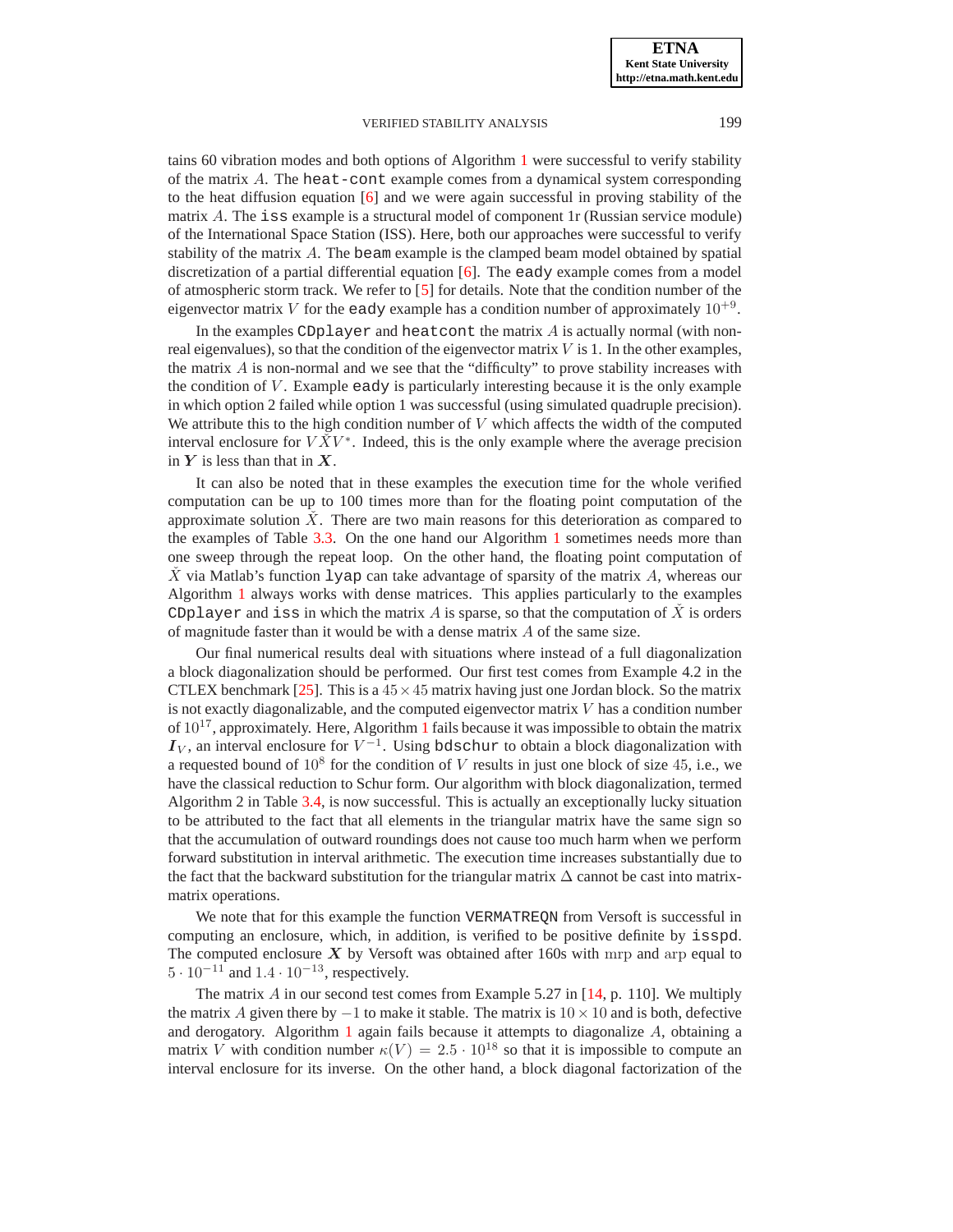TABLE 3.3 *Numerical results for tests from [\[6\]](#page-15-26).*

<span id="page-13-0"></span>

|                  | problem info.         |                            |                | Alg. 1 with option 1           |                  |                                 | Alg. 1 with option 2 |                                           |                                 |  |
|------------------|-----------------------|----------------------------|----------------|--------------------------------|------------------|---------------------------------|----------------------|-------------------------------------------|---------------------------------|--|
| $\boldsymbol{n}$ | $\kappa(V)$           | $t_{fl}$                   | spd            | $\text{mrp}(\overline{X})$     | $\boldsymbol{k}$ | time                            | spd                  | $\mathrm{mrp}(\overline{\boldsymbol{Y}})$ | time                            |  |
| name             | $\kappa(\mathcal{P})$ | $r_s$                      | (X)            | $\mathrm{arp}(\boldsymbol{X})$ |                  | res. prec.                      | (Y)                  | $\mathrm{arp}(\boldsymbol{Y})$            | prec. $(Y)$                     |  |
|                  | sep                   | $\vert\vert res\vert\vert$ |                |                                |                  | $\kappa(\text{mid }\mathbf{X})$ |                      |                                           | $\kappa(\text{mid }\mathbf{Y})$ |  |
| 120              | 1                     | $4.0E - 2$                 | 1              | $1.5E-13$                      | 3                | 3.6                             | 1                    | 2.9E-12                                   | 2.9                             |  |
| CDplayer         | 1.8E6                 | 3.3E4                      |                | 5.5E-15                        |                  | double                          |                      | $1.4E-14$                                 | double                          |  |
|                  | $4.9E-2$              | $2.4E-14$                  |                |                                |                  | 3.3E4                           |                      |                                           | 3.3E4                           |  |
| 200              | 1                     | $1.6E-1$                   | 1              | $2.0E-8$                       | $\mathbf{1}$     | $6.8E-1$                        | 1                    | 1.0                                       | $6.4E-1$                        |  |
| heat-cont        | 2.4E4                 | 1.6E4                      |                | $2.5E-11$                      |                  | double                          |                      | $2.5E-12$                                 | double                          |  |
|                  | $1.9E-1$              | $6.3E-11$                  |                |                                |                  | $2.0E + 4$                      |                      |                                           | 1.6E4                           |  |
| 270              | 6.1E1                 | $1.8E-1$                   | 1              | $5.6 - 9$                      | 3                | 2.6E1                           | 1                    | $3.1E-13$                                 | 1.9E1                           |  |
| iss              | 2.3E7                 | 9.8E1                      |                | $3.5E-12$                      |                  | double                          |                      | $3.7E-14$                                 | double                          |  |
|                  | $3.3E-4$              | 8.4E-12                    |                |                                |                  | 3.8E3                           |                      |                                           | 9.9E1                           |  |
| 348              | 3.6E2                 | 9.4E-1                     | $\theta$       | 8.0E-1                         | $\mathbf{1}$     | 1.1E1                           | 1                    | $8.3E-1$                                  | 1.1E1                           |  |
| beam             |                       | 1.0E5                      |                | $1.3E-5$                       |                  | double                          |                      | $5.6E - 5$                                | double                          |  |
|                  |                       | $2.0E-5$                   |                |                                |                  | 1.4E10                          |                      |                                           | 5.1E5                           |  |
| 598              | 1.1E9                 | 4.8                        | $\overline{0}$ | 1.0                            | $\mathbf{1}$     | 5.3E1                           | $\theta$             | $2.9E-5$                                  | 5.4E1                           |  |
| eady             |                       | 4.2E1                      |                | $6.7E-4$                       |                  | double                          |                      | $1.2E-10$                                 | double                          |  |
|                  |                       | 1.8E-9                     |                |                                |                  | 4.6E5                           |                      |                                           | 1.1E18                          |  |
| 598              |                       | 4.7                        | 1              | $1.5E-3$                       | 3                | 2.9E2                           | $\Omega$             | $3.6E - 6$                                | 2.9E2                           |  |
| eady             |                       |                            |                | 1.7E-12                        |                  | quad.                           |                      | $7.6E-12$                                 | double                          |  |
|                  |                       | 1.8E-9                     |                |                                |                  | 4.6E5                           |                      |                                           | 7.4E17                          |  |

matrix A computed with bdschur results in one block of size 5, one block of size 4 and one block of size 1 with a condition number for V of approximately  $10^2$ . The second row of Table [3.4](#page-13-1) contains results for this example with this block-diagonalization, where now our algorithm is again successful. As before, Versoft is also successful for this example. It takes 0.5s and obtains an enclosure for X with mrp and arp equal to  $1.2 \cdot 10^{-11}$  and  $3.3 \cdot 10^{-12}$ , respectively.

TABLE 3.4

<span id="page-13-1"></span>*Numerical results using "Alg. 2.", i.e., the variant of Algorithm [1](#page-7-0) which uses block diagonalization. The first test is from Example 4.2 from the CTLEX benchmark [\[25\]](#page-15-25), while the second is from Example 5.27 in [\[14\]](#page-15-28).* 

|                  | problem info.      |          |                        | Alg. 2 with option 1           |          |                                 | Alg. 2 with option 2 |                              |                                 |  |
|------------------|--------------------|----------|------------------------|--------------------------------|----------|---------------------------------|----------------------|------------------------------|---------------------------------|--|
| $\boldsymbol{n}$ | $\kappa(V)$        | $t_{fl}$ | spd                    | $\text{mrp}(\boldsymbol{X})$   | $\kappa$ | time                            | spd                  | $\text{mrp}(\boldsymbol{Y})$ | time                            |  |
| $\lambda$        | $\kappa({\cal P})$ | $r_{s}$  | $\left X\right\rangle$ | $\mathrm{arp}(\boldsymbol{X})$ |          | res. prec.                      | $(\boldsymbol{Y})$   | $\arg(Y)$                    | prec. $(Y)$                     |  |
| S                | sep                | res      |                        |                                |          | $\kappa(\text{mid }\mathbf{X})$ |                      |                              | $\kappa(\text{mid }\mathbf{Y})$ |  |
| 45               | 1.0                | $6.9E-3$ |                        | $6.1E-3$                       |          | 5.8E1                           |                      | $1.4E-6$                     | 5.8E1                           |  |
| $-1.1$           | 3.4E5              | 2.3      |                        | $9.1E-6$                       |          | double                          |                      | $3.7E-11$                    | double                          |  |
| 1.1              | $4.1E-17$          | 8.0E-12  |                        |                                |          | 2.1E4                           |                      |                              | 1.9E4                           |  |
| 10               | 1.8E2              | $2.1E-1$ |                        | $3.9E-10$                      |          | $6.7E-1$                        |                      | $7.1E-12$                    | $6.7E-1$                        |  |
|                  | 5.3E4              | 3.0      |                        | $3.3E-11$                      |          | double                          |                      | $3.3E-12$                    | double                          |  |
|                  | $5.6E-16$          | 2.8E-11  |                        |                                |          | 7.2E3                           |                      |                              | 9.4E4                           |  |

We conclude this section with some more general comments. Algorithm [1](#page-7-0) consists of three critical parts: The computation of the floating point appoximation  $\check{X}$ , which should be accurate, the computation of the enclosure  $K$  which should be narrow, and the check for positive definiteness, which should be successful. For the first part, we can take the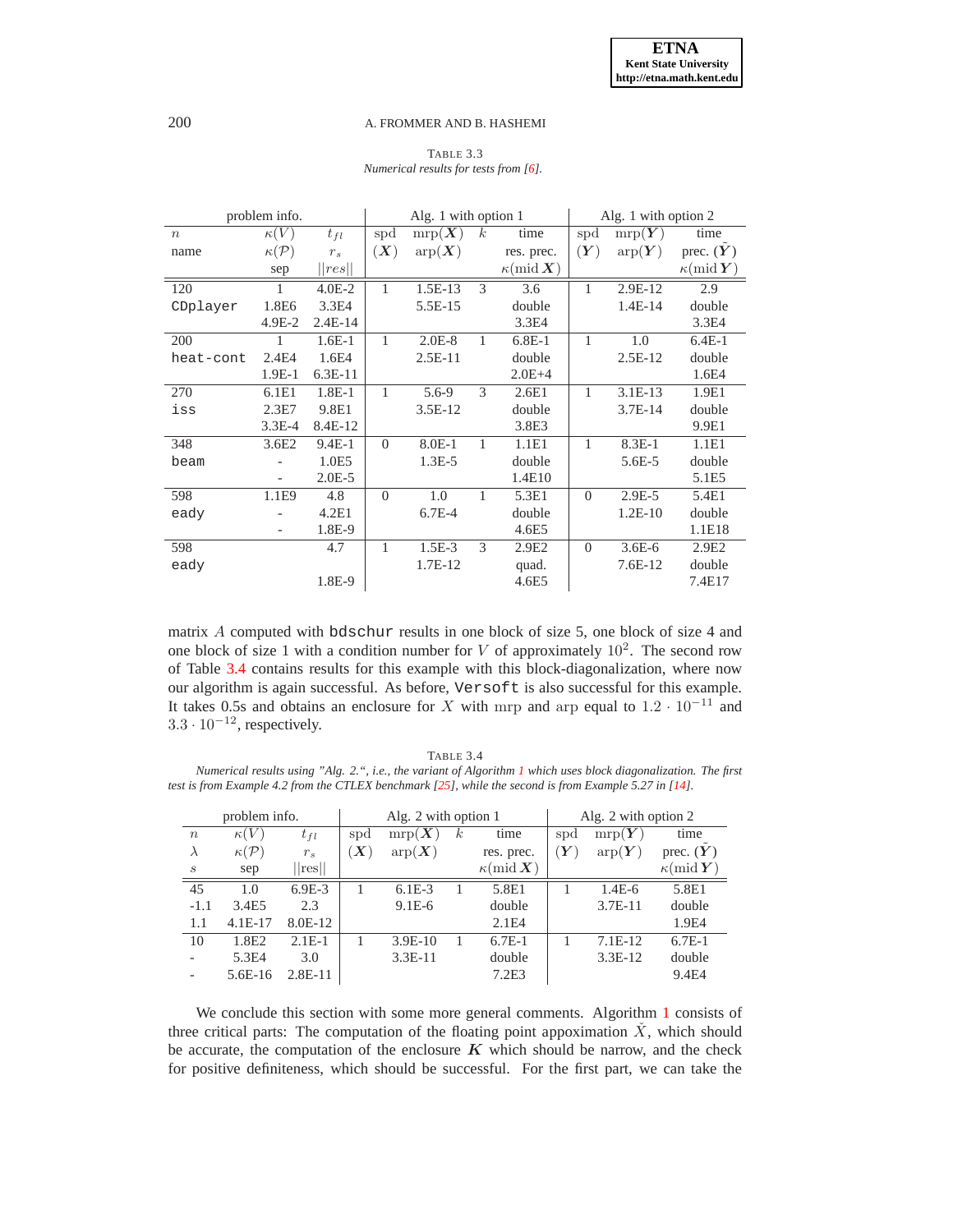best floating point algorithm available. Obtaining a good floating point approximation will be particularly hard if the problem is very stiff, i.e., if the value of  $r<sub>s</sub>$  reported in all our tables is large. Computing the enclosure  $K$  crucially depends on the condition number of the eigenvector matrix  $V$ . If this condition number is too large, we will not succeed in computing an enclosure, and we then have to use the block method (which tries to bound the condition number of  $V$ ) instead. If a small condition number for  $V$  can only be obtained with relatively large blocks, the approach of (the block version of) Algorithm [1](#page-7-0) will fail as a whole because the interval quantities computed in the forward substitution process induced by the blocks will yield interval quantities which become too large. Computing  $K$  can also fail just because  $\tilde{X}$ is not accurate enough. Finally, the success of checking positive definiteness using isspd on  $H(X)$  or  $H(Y)$  depends on the condition of mid  $(X(X))$  or mid  $(H(Y))$ , respectively, and the radii of the entries of  $X$  and  $Y$ . The method is more likely to succeed when the interval entries are narrow, i.e. when we have tight enclosures, and when  $mid(H(X))$  or  $mid (H(Y))$  is well conditioned. The latter property, in principle, depends on the choice of the matrix C, which we always took to be  $-I$  in our examples. As a rule, we would also expect the matrices to be less well conditioned when the stiffness ratio  $r<sub>s</sub>$  of the matrix A is large.

Note that we can also fail to obtain an enclosure because the computed approximate solution  $\check{X}$  is not accurate enough.

<span id="page-14-2"></span>**4. Conclusions.** We presented a verified numerical method to prove stability of matrices by computing interval enclosures for the solution of a Lyapunov equation and subsequently showing that this solution is positive definite. If our algorithm is successful, it is proved in a mathematically rigorous manner that the matrix is stable. If the algorithm is not successful, we do not have a mathematically rigorous result, i.e., we do not know whether the matrix is stable or not. We presented two options for the task of proving the positive definiteness, where the one which works with the interval enclosure for the transformed solution  $Y = V X V^*$ usually yields better enclosures and is successful in more cases. Due to an implementation oriented towards matrix-matrix operations, the algorithm is time efficient when implemented in Intlab. In its basic version our method requires the matrix to be diagonalized numerically, but it can be generalized to use a block diagonalization in cases where the eigenvector matrix is too ill conditioned. Larger blocks, however, will usually prevent our algorithm from being successful since we then suffer from the accumulation effect in outward roundings during the forward substitution process.

Let us finally note that Algorithm [1](#page-7-0) can be adapted to the case where the input matrix  $\ddot{A}$ is an interval matrix  $\vec{A}$ . This situation arises when one wants to model uncertainties in the input data A. In Algorithm [1](#page-7-0) we then compute the approximate solution  $\check{X}$  and  $V, D$  with respect to the midpoint of  $A$ , while all other occurencies of  $A$  in Algorithm [1](#page-7-0) have to be replaced by  $A$ . Numerical tests show that this approach gives good enclosures as long as  $A$ has narrow interval entries. As is to be expected, this approach is faster than VERMATREQN from the VERSOFT library while the enclosures obtained are (slightly) larger than those from VERMATREQN.

#### **REFERENCES**

<span id="page-14-0"></span><sup>[1]</sup> G. ALEFELD, *Inclusion methods for systems of nonlinear equations—the interval Newton method and modifications*, in Topics in Validated Computations (Oldenburg, 1993), J. Herzberger, ed., vol. 5 of Stud. Comput. Math., North-Holland, Amsterdam, 1994, pp. 7–26.

<span id="page-14-1"></span><sup>[2]</sup> G. ALEFELD AND J. HERZBERGER, *Introduction to Interval Computations*, Academic Press, New York, 1983.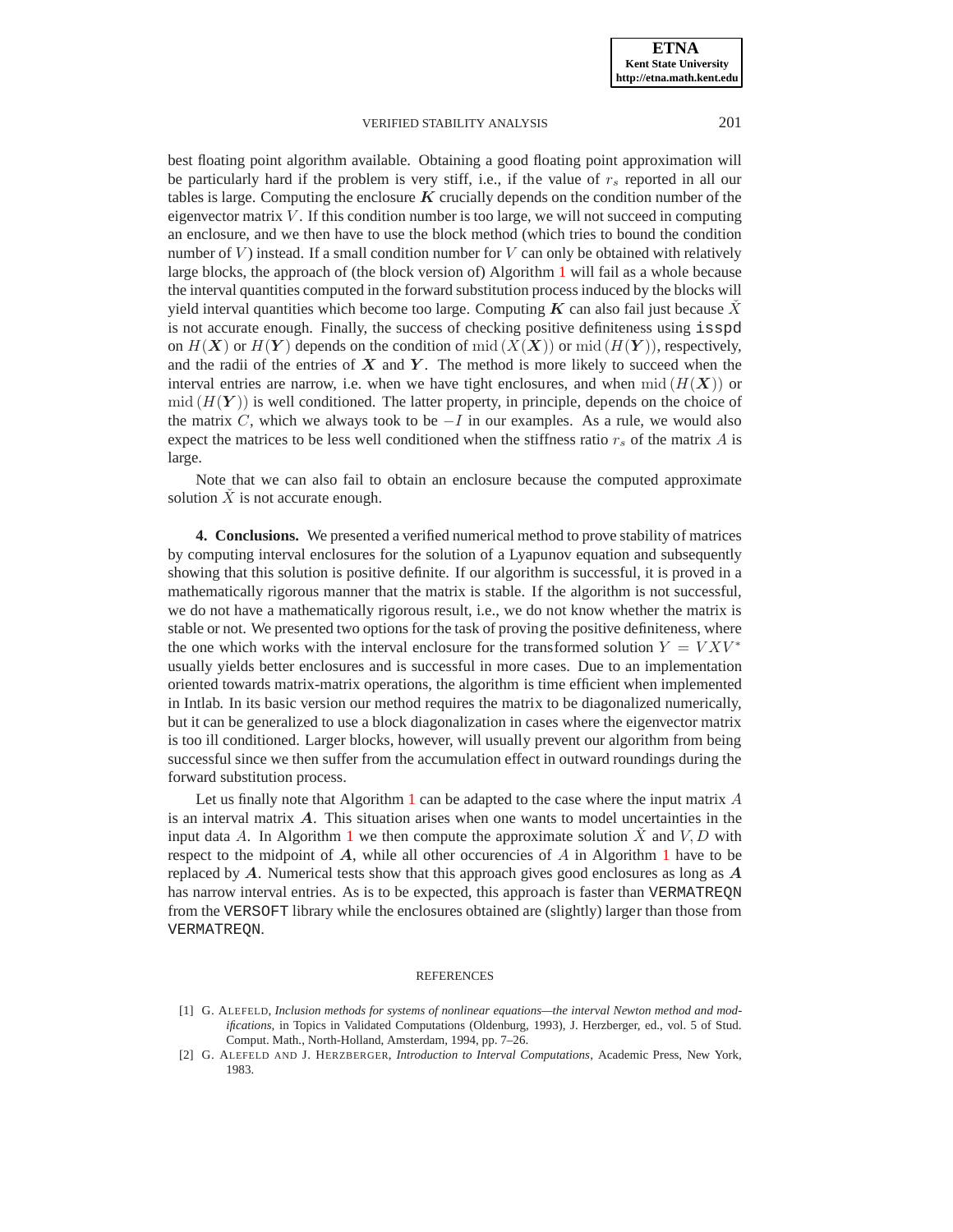- <span id="page-15-2"></span>[3] A. BAVELY AND G. STEWART, *An algorithm for computing reducing subspaces by block diagonalization*, SIAM J. Numer. Anal., 16 (1979), pp. 359–367.
- <span id="page-15-27"></span>[4] P. BENNER AND T. DAMM, *Lyapunov equations, energy functionals, and model order reduction of bilinear and stochastic systems*, SIAM J. Control Optim., 49 (2011), pp. 686–711.
- [5] Y. CHAHLAOUI AND P. VAN DOOREN, *A collection of benchmark examples for model reduction of linear time invariant dynamical systems*, Tech. Rep. SLICOT Working Note 2002-2., 2002.
- <http://www.icm.tu-bs.de/NICONET/REPORTS/SLWN2002-2.ps.gz>
- <span id="page-15-26"></span>[6] , *Benchmark examples for model reduction of linear time-invariant dynamical systems*, in Dimension Reduction of Large-Scale Systems, P. Benner, D. C. Sorensen, and V. Mehrmann, eds., vol. 45 of Lect. Notes Comput. Sci. Eng., Springer, Berlin, 2005, pp. 379–392.
- <span id="page-15-10"></span>[7] D. CORDES, *Verifizierter Stabilitatsnachweis f ¨ ur L ¨ osungen von Systemen periodischer Differentialgleichun- ¨ gen auf dem Rechner mit Anwendungen.*, Ph.D. Thesis, Department of Mathematics, University of Karsruhe, 1987.
- <span id="page-15-6"></span>[8] N. DELANOUE, *Algorithmes numeriques pour l'analyse topologique: Analyse par intervall ´ es et theorie des ´* graphes, PhD thesis, Laboratoire d'Ingénierie des Systèmes Automatisés, Université d'Angers, 2006. <http://lisa.univ-angers.fr/THESES/TheseDelanoueNicolas.zip>
- <span id="page-15-7"></span>[9] N. DELANOUE, L. JAULIN, AND B. COTTENCEAU, *Stability analysis of a nonlinear system using interval analysis*, preprint, Laboratoire d'Ingénierie des Systèmes Automatisés, Université d'Angers, 2006. [193.49.146.171/˜delanoue/article/delanoue.pdf](193.49.146.171/~delanoue/article/delanoue.pdf)
- <span id="page-15-21"></span>[10] F. DOMES AND A. NEUMAIER, *Rigorous enclosures of ellipsoids and directed Cholesky factorizations*, SIAM J. Matrix Anal. Appl., 32 (2011), pp. 262–285.
- <span id="page-15-19"></span><span id="page-15-4"></span>[11] F. W. FAIRMAN, *Linear Control Theory: The State Space Approach*, John Wiley & Sons, New York, 1998.
- [12] A. FROMMER AND B. HASHEMI, *Verified error bounds for solutions of Sylvester matrix equations*, Linear Algebra Appl., 436 (2012), pp. 405–420.
- <span id="page-15-28"></span><span id="page-15-1"></span>[13] Z. GAJIĆ AND M. QURESHI, *Lyapunov Matrix Equation in System Stability and Control*, Dover, New York, 2008.
- [14] R. GREGORY AND D. KARNEY, *A Collection of Matrices for Testing Computational Algorithms*, Wiley-Interscience, New York, 1969.
- <span id="page-15-8"></span>[15] B. GROSS, *Verification of asymptotic stability for interval matrices and applications in control theory*, in Scientific Computing with Automatic Result Verification, E. Adams and U. Kulisch, eds., Academic Press, New York, 1993, pp. 357–395.
- <span id="page-15-3"></span>[16] S. J. HAMMARLING, *Numerical solution of the stable, nonnegative definite Lyapunov equation*, IMA J. Numer. Anal., 2 (1982), pp. 303–323.
- <span id="page-15-12"></span>[17] R. HAMMER, M. HOCKS, U. KULISCH, AND D. RATZ, *Numerical Toolbox for Verified Computing. Volume I: Basic Numerical Problems. Theory, Algorithms, and Pascal-XSC Programs.*, Springer, Berlin, 1993.
- <span id="page-15-22"></span>[18] D. HERTZ, *The extreme eigenvalues and stability of Hermitian interval matrices*, IEEE Trans. Circuits Systems-I: Fund. Theory Appl., 39 (1992), pp. 463–466.
- <span id="page-15-16"></span>[19] W. HOFSCHUSTER AND W. KRÄMER,  $C$ -XSC 2.0 – a  $C++$  *library for extended scientific computing*, in Numerical Software with Result Verification, R. Alt, A. Frommer, R. Kearfott, and W. Luther, eds., vol. 2991 of Lecture Notes in Computer Science, Springer, Berlin, 2004, pp. 15–35.
- <span id="page-15-0"></span>[20] R. A. HORN AND C. R. JOHNSON, *Topics in Matrix Analysis*, Cambridge University Press, Cambridge, 1994.
- <span id="page-15-24"></span>[21] A. ISERLES, *A First Course in the Numerical Analysis of Differential Equations*, Cambridge University Press, New York, 1996.
- <span id="page-15-9"></span>[22] R. B. KEARFOTT, *Interval computations: Introduction, uses, and resources*, Euromath Bulletin, 2 (1996), pp. 95–112.
- <span id="page-15-17"></span>[23] R. KLATTE, U. W. KULISCH, A. WIETHOFF, C. LAWO, AND M. RAUCH, *C-XSC. A C++ Class Library for Extended Scientific Computing*, Springer, Berlin, 1993.
- <span id="page-15-18"></span>[24] R. KRAWCZYK, *Newton-Algorithmen zur Bestimmung von Nullstellen mit Fehlerschranken*, Computing, 4 (1969), pp. 187–201.
- <span id="page-15-25"></span>[25] D. KRESSNER, V. MEHRMANN, AND T. PENZL, *CTLEX - A collection of benchmark examples for continuous-time Lyapunov equations*, Tech. Rep. SLICOT Working Note 1999-6., 1999. <http://www.slicot.org/REPORTS/SLWN1999-6.ps.gz>
- <span id="page-15-11"></span><span id="page-15-5"></span>[26] A. J. LAUB, *Matrix Analysis for Scientists & Engineers*, SIAM, Philadelphia, PA, 2005.
- <span id="page-15-20"></span>[27] R. LOHNER, *Einschliessung der Lösung gewöhnlicher Anfangs-und Randwertaufgaben und Anwendungen,* PhD thesis, Universität Karlsruhe, 1988.
- [28] S. MIYAJIMA, *Fast enclosure for solutions of Sylvester equations*, Linear Algebra Appl., to appear, 2012.
- <span id="page-15-13"></span>[29] R. E. MOORE, R. B. KEARFOTT, AND M. J. CLOUD, *Introduction to Interval Analysis*, SIAM, Philadelphia, 2009.
- <span id="page-15-14"></span>[30] A. NEUMAIER, *Interval Methods for Systems of Equations*, no. 37 in Encyclopedia of Mathematics and its Applications, Cambridge University Press, Cambridge, 1990.
- <span id="page-15-15"></span>[31] M. L. OVERTON, *Numerical Computing with IEEE Floating Point Arithmetic*, SIAM, Philadelphia, 2001.

<span id="page-15-23"></span>